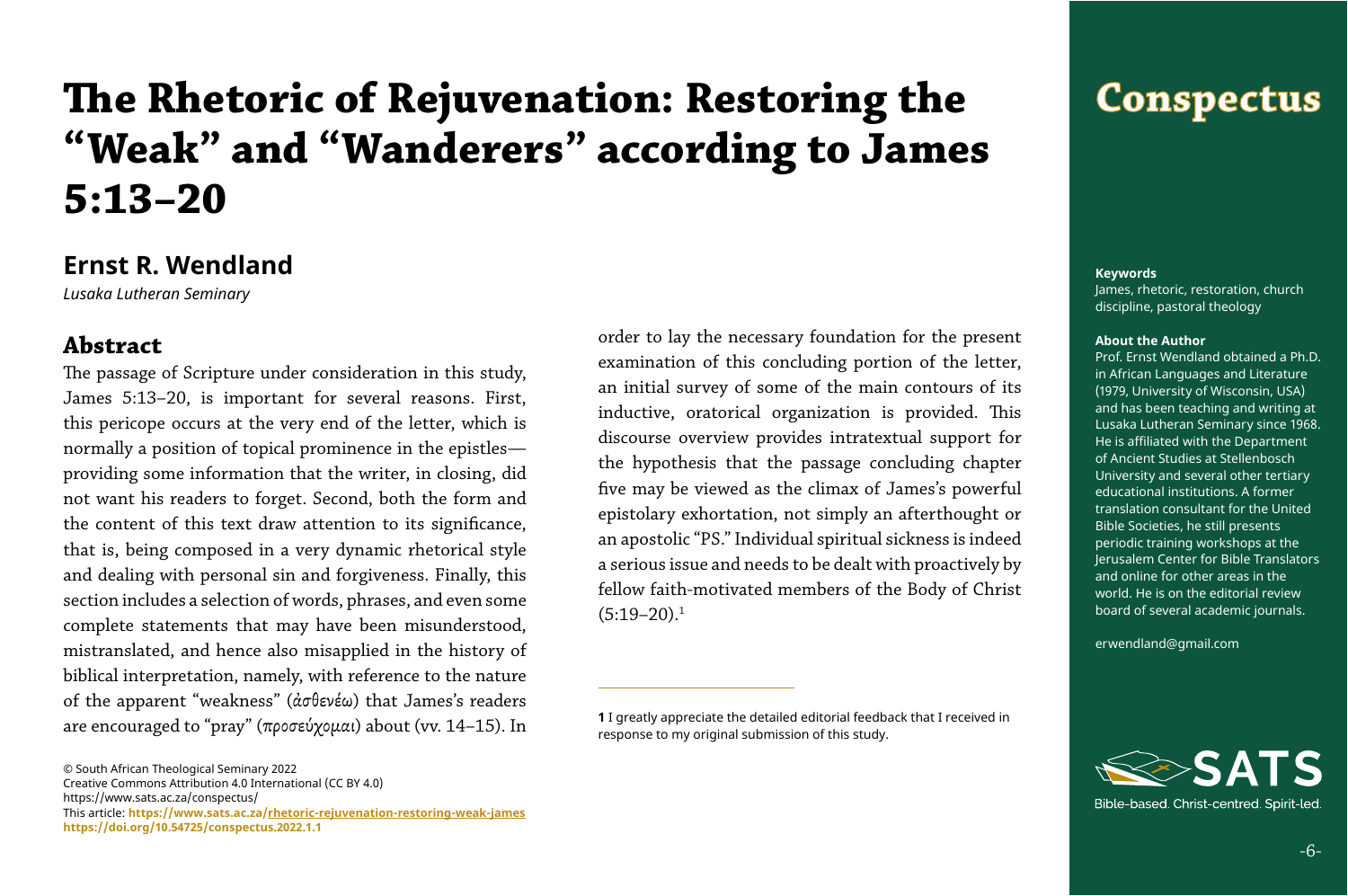### **1. Discourse Structure—Deductive or Inductive?**

There is no theme or controlling purpose in this little book. (Kee and Young 1957, 319)

The insights…used in our structural analysis of other texts in the New Testament simply do not apply to the homily of James. (Perrin 1974, 256)

This man was a preacher before he was a writer. (Motyer 1985, 11)

The early scholarly critical assessment of the compositional style as well as the spiritual character of James was not very positive. For example, in the opinion of Martin Luther, not only was James "an epistle of straw" in terms of content because its emphasis upon the believer's works "mangles the Scriptures and thereby opposes Paul," but it was also deemed deficient with regard to style, since the author appeared to have a penchant for "throwing things together...chaotically" (Engelbrecht 2009, 2131).<sup>2</sup> Approaching James form-critically in the first half of the last century, Martin Dibelius too was not impressed with the seemingly jumbled character of the book's many proverbial-like sayings and smaller pericopes (Cargal 1993, 12–20; Davids 1982, 23), and even more recently Moo (2000, 7) comes to this conclusion about "the letter's lack of clear organization" (cf. Perrin 1974, 276; Loh and Hatton 1997, 2):

The author moves quickly from topic to topic, and the logical relationship of the topics is often not at all clear.… [T]he letter has no obvious structure, nor even a clearly defined theme. Moral exhortations flow closely upon one another without connections and without much logical relationship. (Moo 2000, 7)

Although recent scholarship does discern more of a conceptual than a formal unity in the epistle of James, $^3$  there is little agreement as to how this is reflected in terms of major and minor themes or the letter's overall structural organization. One commentator typically presents a thematic outline that is quite different in significant respects from another, a fact that appears to support the text's general lack of cohesion and coherence, a discourse that "illustrates a structure based on 'stream of consciousness'" (Nida et al. 1983, 116).<sup>4</sup> But could there be a possible alternative explanation for this rather broad range of diversity, a reason that is closely linked to the type of "logic" which is being applied in assessment of this text? The following is a hypothesis that needs to be more fully explored.

**3** However, according to Fee and Stuart (2003, 57), the epistle of James "completely lacks a formal argument." Johnson (2002, 24), too, concludes that James is "the least theological and the most loosely structured of New Testament writings," and adds: "The concerns of this document are far removed from much of the New Testament." A comparison with the writings of James's two brothers, however (e.g., the Hillside Sermon of Matt 5–7 and 1 John), would lead me to

**4** "[T]he term *stream of consciousness* in literature refers to the depiction of the thoughts and feelings which flow, with no apparent logic, through the mind of a character. To create the effect of the chaotic stream that we recognize in reality, the writer presents the seeming random mingling of thoughts, feelings, and sense impressions of a character at a specific time" (Beckson and Ganz 1975, 240). A close (re)reading of James will reveal, I think, a much more stable, structured, and purposeful arrangement of content than the stream of consciousness technique.

**<sup>2</sup>** Luther did appreciate the practical value of James's hortatory appeals, however, and comments, "I cannot include him among the chief books, though I would not prevent anyone from including or extolling him as he pleases, for there are otherwise many good sayings in him" (Engelbrecht 2009, 2132).

disagree with the preceding assessment.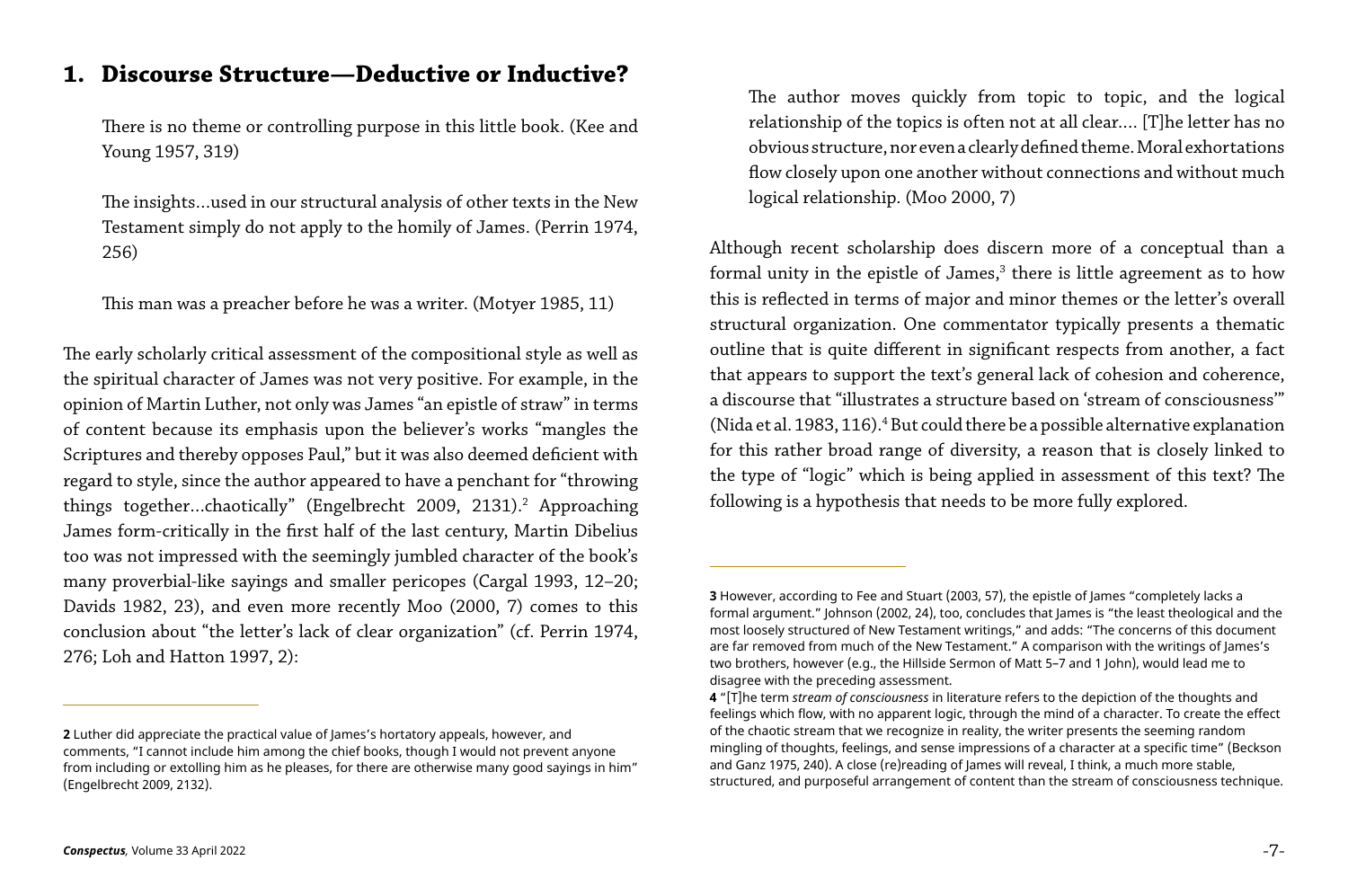Based upon earlier studies of Chewa popular vernacular preaching (2000) and oral (radio) narratives (2004a), $5$  I would suggest that instead of a typical Western, sequentially unfolding, deductively outlined development, the text of James appears to be arranged quite differently. Thus, the letter manifests a more "circular," iterative, intuitively associative, inductive style that is common in many non-Western cultures and verbal traditions, both ancient and modern, especially in the case of public oral discourse. *Deductive* reasoning and its characteristic manner of argumentation tends to proceed from general, abstract principles to more specific implications, or from established premises to logically valid (syllogistically fashioned) conclusions. The text, usually written (though it may be articulated orally), is rhetorically organized with explicit reference to certain major themes or topics, under which are listed two or more related sub-points. The discourse thus proceeds from, and may be conveniently summarized by, a formally ordered, multi-layered outline; and it normally presents a more prosaic, information-heavy (facts-based) style of verbal expression.

An *inductive* text, on the other hand, manifests a mode of expository or hortatory reasoning and composition that features particular facts, concrete cases, or individual examples, and the text builds on these in iterative fashion to develop a central theme or a general petition, exhortation, conclusion, or implication. In the case of a religious admonition, we have the additional characteristic of a sequence of specific requests that are based upon some important ethical motivations or accepted theological truths, which tend to be revealed only after the salient petitions have been made. Inductive discourse is characterized by a more energetic, colorful

verbal style, frequently incorporating dramatic devices such as these: mininarratives or parables, personal anecdotes, familiar analogies, vibrant, sense-related imagery, sharp contrasts and antitheses, real or rhetorical questions, maxims and proverbial lore, citations or allusions to well-known authorities, periodic snatches of direct speech, patterns of repetition, and other forceful rhetorical techniques that are especially suited to a vocal presentation, like hyperbole, irony, and enigma (Wendland 2000, 44–62). Even a cursory overview of the complete discourse of James exhibits a distinctly inductive character that is accordingly well-suited for, and indeed seems to stem from an initial oral proclamation (perhaps recorded by a scribe). However, one cannot conclude that the text is entirely inductive, for it is obviously based on important theological facts and moral principles that the author assumes his audience (readers) are cognizant of. $\rm^6$  They are simply taken for granted and normally left implicit (though often supported by a variety of intertextual scriptural allusions). This presupposed religious ideology then provides the foundation for the author's periodic assertions about the nature of God as well as his many appeals concerning the divine will for his hearers to adopt a transparent lifestyle that is distinguished by sincere humility, a mutual respect for one another, and the demonstrated service of believers who are serious about living their faith. Furthermore, it would not be correct to say that the form of James in terms of its discourse

structure and stylistic features is completely oral-based and inductive in

**6** I will assume in my argument an "audience" of listeners as being James's primary target group, though certainly readers would have been able to access the text as well. To me it seems, however, that the author's argument in the original is much less effective when mutely read to oneself. I regard the so-called "species" of rhetoric in James as being a varied mixture of the "deliberative" and "epideictic" sub-types, that is, a persuasive confirmation or refutation according to what is generally deemed beneficial or expedient (e.g., 1:2–11) coupled with the emotively-toned promotion or condemnation of basic communal beliefs and values (e.g., 1:12–

<sup>18) (</sup>Wendland 2002, 173–174).

**<sup>5</sup>** Chewa (technically, *Chi*chewa, also known as *Nyanja* in Zambia) is a major southeastern Bantu Language of Wider Communication spoken as a first or second language by some 15–20 million people in the neighboring countries of Malawi, Zambia, Mozambique, and Zimbabwe.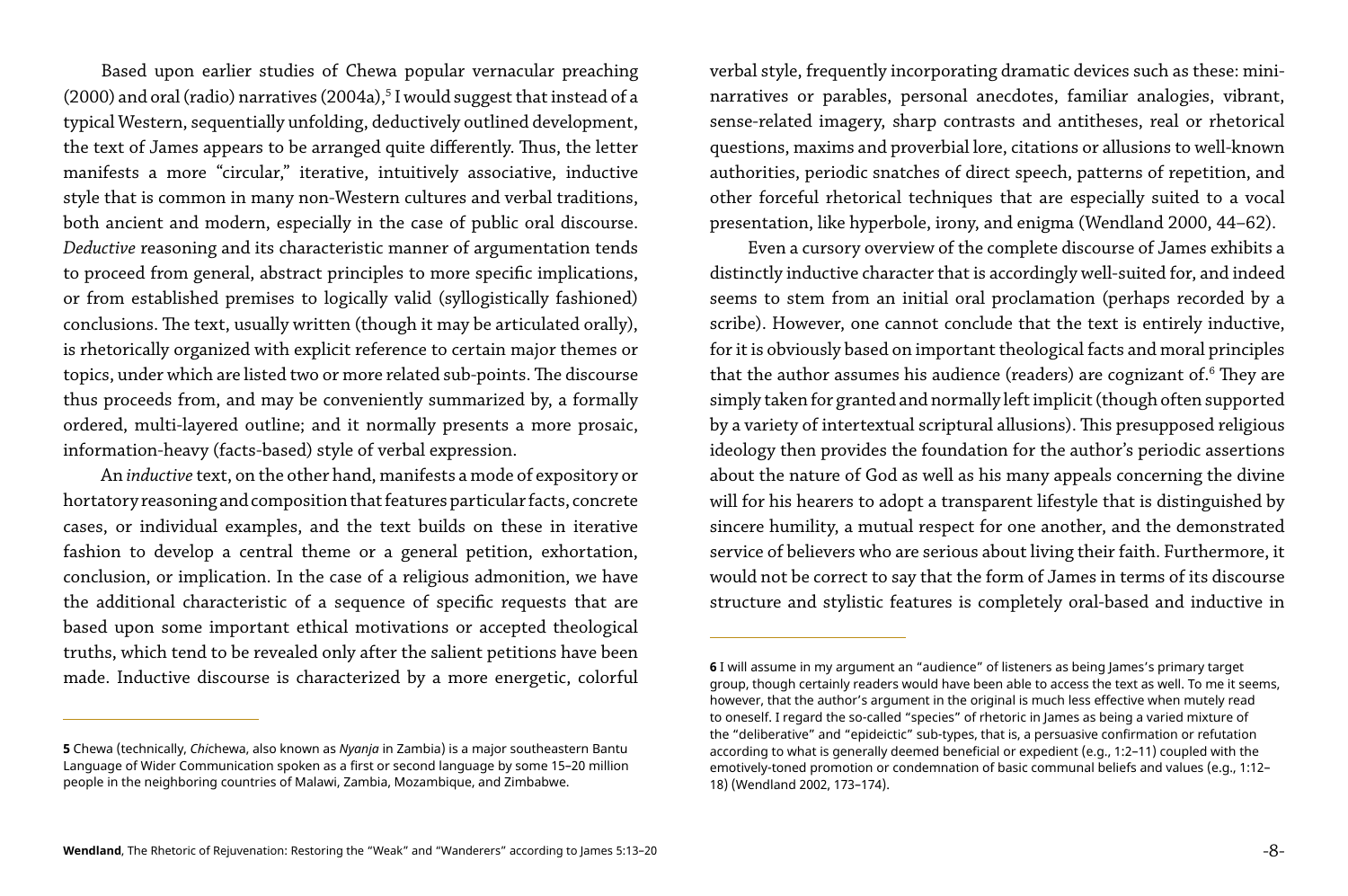nature; rather, it is an expert mixture and interaction of both. $^7$  This sort of a blended compositional quality is typical of what Robbins (1993) terms an interactive "rhetorical culture":

Performing oral and scribal activity in this way creates a rhetorical culture—one in which speech is influenced by writing and writing is influenced by speaking. Recitation, then, is the base of a rhetorical culture.… This interaction characterized their thinking, their speaking, and their writing.… In practice this means that *writing in a rhetorical culture imitates both speech and writing*, and speech in a rhetorical culture imitates both speech and writing. (113, 120–121; emphasis added)

 *Introduction* (1:2–11) The need for **patience** (1:2 and **prayer** (1:5–8) in all the contrasting circumstances of life (1:9-1

The structural organization of James, when carefully examined according to the principles of linguistic, as well as literary analysis and studies of oral as well as written texts, reveals a rather more sophisticated discourse arrangement than many (mainly older) commentators give the original author credit for.<sup>8</sup> However, one must not go too far in the other direction and postulate neatly symmetrical, but ultimately artificial and reductionistic compositional patterns that cannot be solidly supported on the basis of a holistic, inclusive study of the original text. Motyer (1985, 12), for example, suggests that "[t]he introduction and conclusion [of James] balance each other in this way:

|        | Conclusion (5:7-20)                     |
|--------|-----------------------------------------|
| $(-4)$ | The need for <b>patience</b> $(5:7-12)$ |
|        | and <b>prayer</b> (5:13-18)             |
|        | and care $(5:19-20)$ in all the         |
| 11`    | contrasting circumstances of            |
|        | $l$ ife $\degree$                       |
|        |                                         |

The problem with such schemes is not with the parallels that they reveal, but instead with the material that they very often leave out—at times, some very salient thematic elements, for example, the essential connection of "patience" with *testing* and *faith* in 1:2–4, but contrasting with the Lord's *judgment* and the making of *oaths* in 5:7–12. For Davids (1989, 8), on the other hand, the "conclusion" of James is found only in 5:7–11, and the rest of the letter is what he terms a "closing," which "covers three topics normally discussed in a Greek letter: oaths (5:12), health (5:13–18), and the reason for writing (5:19–20)." However, what distinguishes 5:7–11 as being the letter's "conclusion" (later said to be a summary, 118) is not made clear, and while it is handy to designate the several paragraphs that follow (vv. 12-20) as an "epistolary conclusion" (118), this perspective does require somewhat more substantiation than a mere title. Most thematic outlines of a typical Western, balanced or symmetrical nature are thus rather unconvincing, for example, Martin's (1988, ciii–civ) proposal that "[a]rranged in sections, the entire letter falls into the following pattern: I. Address and Greeting (1:1), II. Enduring Trials (1:2–19a)…. III. Applying the Word (1:19b–3:18)…. IV. Witnessing to Divine Providence (4:1–5:20)." Such simplified summaries are not very helpful in offering one some insight into the much different, more intricately organized and powerfully argued epistle of James.

**<sup>7</sup>** Certain stylistic questions in this regard are difficult to answer with certainty—for example: To what extent did a NT writer attempt either to "compensate for" or to "cue in" features pertaining to the subsequent oral performance of his document, such as gestures, facial expressions, and the suprasegmental features of sound (pitch, stress, volume, tone, etc.)? I tend to think that these were left up to the skill and inclinations of his emissary as well as those designated to orally proclaim the texts of Scripture for a given worshiping community. **8** For a survey of those commentators who are critical of the discourse structure (or rather, the lack of it) demonstrated in James, see Cargal (1993, 9–11). For a summary and application of my literary-structural approach to the analysis of NT rhetorical discourse, see Wendland (2012).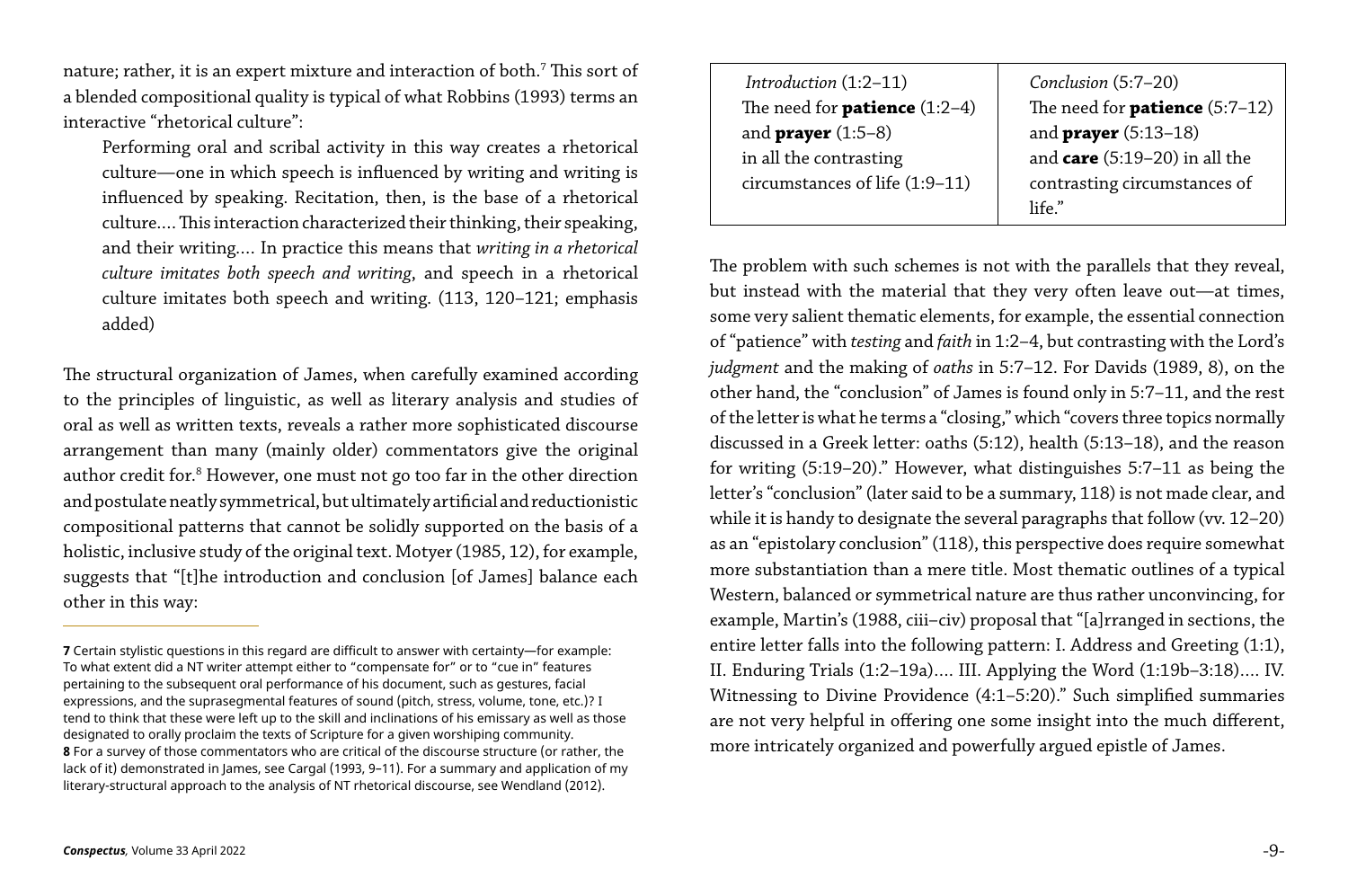More in keeping with an inductive, orally-conceived and conveyed discourse is a progressive, but at the same time recursive arrangement that features an initial treatment of a set of key topics, all of which are subsequently developed and enriched from a manifold, diverse perspective.<sup>9</sup> Crucial to the organization of this type of text is the *recycling* of a corpus of core concepts that are related by correspondence, synonymy, contrast, and/or metonymic association. The composition, as a whole, does not fit into a neatly patterned thematic outline, but it nonetheless reveals its own compelling logic. In James, then, we have an iterative articulation of the author's crucial pastoral concerns, expressed in a manner that he felt would best convey the various appeals to his addressees despite the lack of his personal apostolic presence. Repetition, antithesis, positioning, patterning, and the judicious use of assorted rhetorical markers thus act as important clues to help us discern and connect the author's main ideas and emphases along with his chief exhortations (involving consolation, encouragement, warning, prohibition, and so on).

Thus far, my description of the discourse structure of James has been rather general and abstract; we turn now to a closer examination of the text itself in order to see what this demonstrates with respect to either confirming or contradicting the preceding descriptive hypotheses. This takes the form of a sequential categorization of the principal topics that are manifested in each paragraph of the epistle.10 This is a *paradigmatic* as well as a *syntagmatic* schematic display, for as the individual topics are specified in a linear order

vertically down the page, those that appear to semantically correspond in a significant way elsewhere in the epistle are indicated alongside horizontally on the same topical line according to paragraph units of text. Thus, I have demarcated the epistle into what appear to be coherent thematic-functional units, largely based on notable shifts in subject, speech-act (function), the breaking of a chain of repeated lexical elements, plus standard disjunctive devices such as asyndeton and a vocative phrase, often coupled with a distinctive imperative.<sup>11</sup> This is admittedly a rather crude, highly subjective, impressionistic procedure, but at least it is testable with regard to both the initial selection of topics and also the subsequent interpretation of the data at hand as well as my conclusions made on that basis.

# *1.1 General Theme: Passing the tests of faith is a matter of life and death for the body of believers*

#### **Key topics Interrelated paragraph (text) units**

1:1, 16–18; 2:18–19; 5:1–6, 7–9, 10–11

| <b>Key topics</b>                     |  |
|---------------------------------------|--|
| God, Lord Jesus<br>Christ             |  |
| brothers/sisters-<br>fellow believers |  |
| trials-tests                          |  |
| faith-works/faith<br>dead             |  |

1:1, 9–11; 4:4–6 (opposite!)

 $1:2-4, 12$ 

1:2–4; 2:5–7, 14–17, 18–19, 20–24, 25–

**11** I arrived at 34 "paragraph" units in contrast to Fry's (1978, 428) 18; obviously, we were reading the orally inscribed "signs" of the text differently. For an explanation and exemplification of this method of discourse analysis, see Wendland (2020).

**<sup>9</sup>** This recycling of key concepts naturally has important exegetical significance. For example, 26 (Rahab) and  $\frac{1}{26}$  (Rahab) "[the] word of truth" (λόγῳ ἀληθείας) in 1:18 clearly refers to the life-giving gospel, and hence it is very likely that the abbreviated expression, "the truth" (τῆς ἀληθείας) in 3:14 and 5:19, has reference to the same divine, saving message.

**<sup>10</sup>** I define a "topic" as a discourse-specific subject or idea having reference to a significant person, thing, action, quality, or event about which a speaker or writer makes one or more substantive predications. Put together, a topic plus a related predication form a "theme."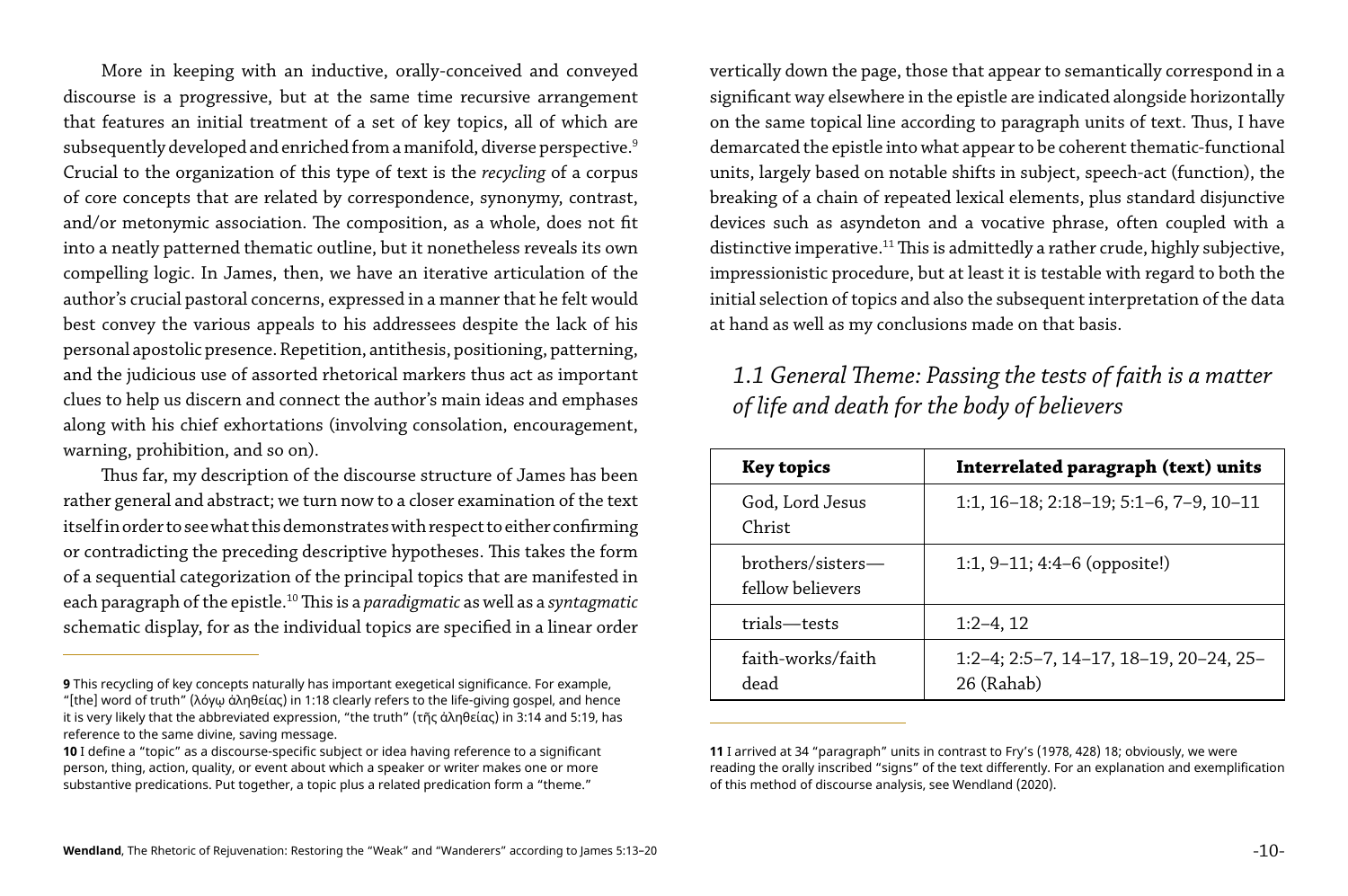| Christian<br>perseverance—<br>maturity | $1:2-4$ , $12$ ; $3:1-2$ ; $5:7-9$ , $10-11$ (Job)                        |
|----------------------------------------|---------------------------------------------------------------------------|
| wisdom                                 | $1:5-8$ ; $3:13-18$                                                       |
| prayer                                 | 1:5–8; 4:1–3; 5:13–16, 17–18 (Elijah)                                     |
| doubt—instability                      | $1:5-8; 4:1-3$                                                            |
| rich—poor conflicts                    | $1:9-11$ ; $2:1-4$ , $5-7$ , $14-17$ ; $5:1-6$                            |
| pride—humility                         | 1:9-11; 4:4-6 (opposite!); 4:7-10                                         |
| eternal life                           | 1:12, $16-18$ ; $4:4-6$ (opposite!)                                       |
| God's blessing—gifts                   | $1:12, 16-18, 22-25$                                                      |
| temptation—lust                        | $1:13-15; 4:1-3$                                                          |
| deception                              | $1:13-15, 26-27$                                                          |
| birth                                  | $1:13-15, 16-18$                                                          |
| $sin$ $-sinners$                       | $1:13-15$ ; $3:13-18$ ; $4:7-10$                                          |
| death                                  | $1:13-15$ ; $3:3-8$ ; $4:11-12$                                           |
| God's Word—"do it!"                    | $1:16-18$ , $19-21$ , $22-25$ ; $3:1-2$ , $13-18$ ;<br>$4:13-17; 5:19-20$ |
| truth                                  | $1:16-18$ ; 3:9-12 (opposite!); 3:13-18<br>(opposite!)                    |
| listen-control<br>speech               | $1:19-21, 26-27; 2:12-13; 3:1-2, 3-8,$<br>$9-12; 4:11-12; 5:12$           |

# 1:19–21; 3:13–18; 4:1–3

| avoid anger—sinful<br>passions, fighting/<br>strife among<br>Christians | $1:19-21; 3:13-18; 4:1$             |
|-------------------------------------------------------------------------|-------------------------------------|
| salvation                                                               | 1:19-21; 4:4-6 (oppo<br>$5:19 - 20$ |
| righteous life/good<br>fruit                                            | 1:19–21; 3:13–18                    |
| law of love                                                             | $1:22-25; 2:5-7, 8-11$              |
| freedom                                                                 | $1:22-25; 2:12-13$                  |
| true religion                                                           | $1:26-27; 5:1-5$ (oppo              |
| pollution by world                                                      | $1:26-27; 5:1-5$                    |
| care for the<br>disadvantaged                                           | $1:26-27; 5:1-5$ (oppo              |
| discrimination                                                          | $2:1-4, 5-7; 5:1-6$                 |
| God's Kingdom                                                           | $2:5 - 7$                           |
| disobeying God's Law                                                    | $2:8-11$                            |
| God's judgment                                                          | $2:12-13; 4:11-12; 5:1$             |
| mercy                                                                   | $2:12-13; 5:10-11$                  |
| demons—Satan                                                            | $2:18-19; 3:13-18$                  |
| Father Abraham (cf.<br>Rahab)                                           | $2:20-24(2:25-26)$                  |

| 1:19–21; 4:4–6 (opposite!); 4:11–12;<br>$5:19 - 20$ |
|-----------------------------------------------------|
| $1:19-21$ ; $3:13-18$                               |
| $1:22-25; 2:5-7, 8-11$                              |
| $1:22-25; 2:12-13$                                  |
| $1:26-27; 5:1-5$ (opposite!)                        |
| $1:26-27; 5:1-5$                                    |
| $1:26-27; 5:1-5$ (opposite!)                        |
| $2:1-4, 5-7; 5:1-6$                                 |
| $2:5 - 7$                                           |
| 2:8–11                                              |
| $2:12-13$ ; $4:11-12$ ; $5:1-6$ , $7-9$             |
| $2:12-13; 5:10-11$                                  |
| $2:18-19; 3:13-18$                                  |
| $2:20-24(2:25-26)$                                  |
|                                                     |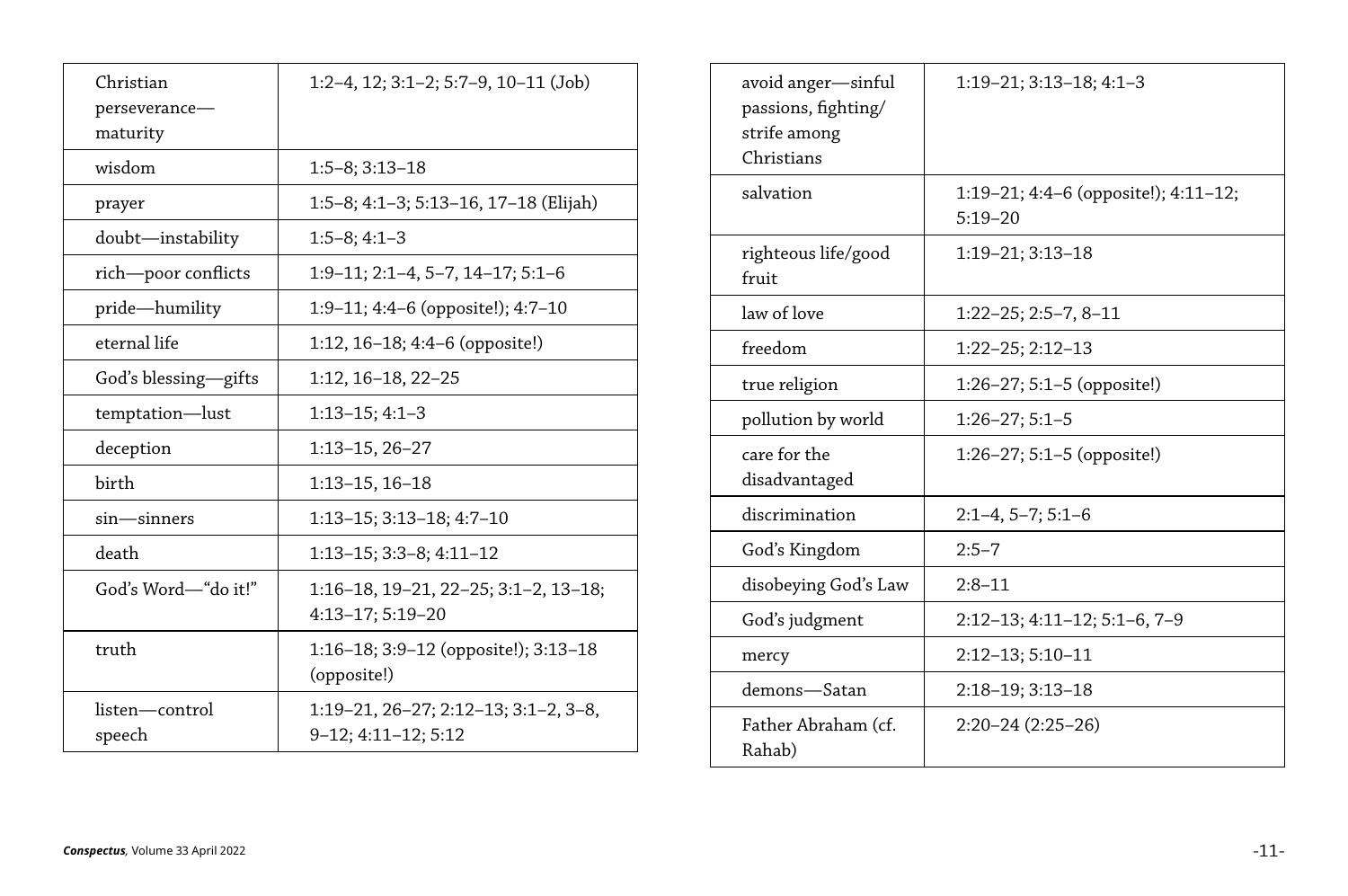There are several interesting items of information that the preceding topicalized chart of the text of James provides us with.<sup>12</sup> So as not to over-

| faith "justified"/<br>vindicated | $2:20-24, 25-26$                                                  |
|----------------------------------|-------------------------------------------------------------------|
| church teachers and<br>leaders   | $3:1-2$                                                           |
| praise God                       | $3:9 - 12$                                                        |
| peace-makers                     | $3:13-18$ ; 4:1-3 (opposite!)                                     |
| repent!                          | $4:4-6$ , $7-10$ ; $5:1-6$ , $10-11$ ("sick"<br>brother); 5:19–20 |
| false judging                    | $4:11-12$                                                         |
| God's will, future<br>planning   | $4:13-17$                                                         |
| Lord's (second)<br>coming        | 5:1–5 (implicit); $5:7-9$                                         |
| "healing"—physical/<br>spiritual | 5:13-16, 19-20 (implicit)                                         |

## **2. Discourse Structure—Discussion**

extend the scope of this study, I have simply summarized some of the more salient points in the paragraphs below:

In the first place, the chart suggests that the epistle of James is not as loosely or haphazardly organized as some commentators would lead us to believe. To be sure, the discourse does exhibit a perhaps unfamiliar, *non-deductive* form of arrangement, but a purposeful pattern is evident nonetheless, one that would be quite effective when presented orally, as in a sermon. This mode of structuring is constituted by exact as well as correspondent (synonymous and contrastive) conceptual reiteration, both adjacent and remote. It is a richly interwoven, spiral-like compositional texture in which periodic theological assertions serve as warrants for the author's related moral exhortations (Johnson 1998, 181).

The structure of the discourse gradually unfolds in terms of *topic* that is, interrelated subjects (to the author's mind) being considered one after the other, with a certain amount of reiteration and overlapping up to and including the lengthy medial passage of 2:14–26.13 The latter features a sequence of four paragraph units all more or less devoted to the same general *theme*: "A believer's faith must be manifested and matured through action!"14 Thereafter, from 3:1 to the end of the letter, previously

**13** This pericope occurs at the virtual center of "the constituent organization of James" according to the "semantic and structural analysis" of Hart and Hart (2001, 8). James 2:14–26 is an "expository" text that is regarded as being the structural and thematic motivational "[b] asis of 1:21–2:13 and 3:1–5:11" (10). "James' purpose is to clarify the readers' understanding of the true nature of faith in order to provide motivation for obeying all the exhortations in the entire division [*Body*]" (73). Viewing the strong lexical correspondence between 1:12 and 5:11 as structural markers of unit "closure" (Wendland 2004b, 123–130), I would outline the overall structure of the letter as follows: 1:1–12 [185 words], *Opening*; 1:13–5:11, *Body*; 5:12–20 [174

**14** Welch (1981, 212) has suggested a similar structure in much more general terms; in fact, he diagrams the first half of the epistle in the form a chiastic arrangement (A-L, with the midpoint,

**<sup>12</sup>** Terry (1992, 124) employs a much more sophisticated method of lexical discourse analysis of James and arrives at the following conclusion: "First, the book is marked by a fairly complex macrostructure that maps onto eighteen sections which are lexically linked. These sections are tied together by the use of lexical chains. Their boundaries are defined by a lack of lexical chaining between adjoining sections.… All eighteen sections are lexically linked together in a 'webbing' relationship between nonadjacent sections."

words], *Closing*.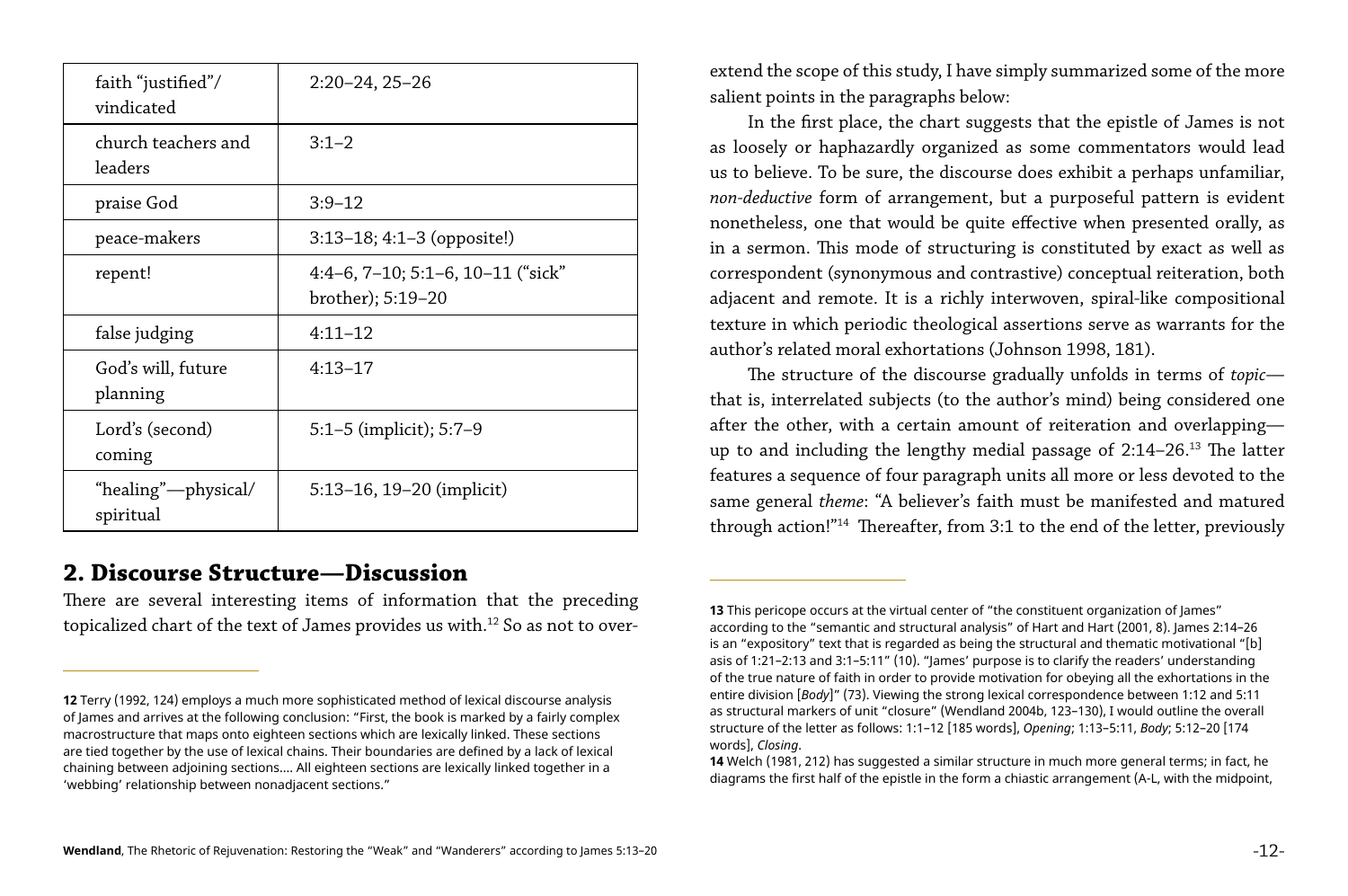discussed topics are taken up again in reordered fashion and considered from a conceptually and/or emotively amplified viewpoint. For example, the trials and testing of faith in 5:7–11 (cf. 1:2–4, 12) is considered from the perspective of many different types of "temptation" (cf. 1:13–15) with respect to unrighteous attitudes and behavior (cf. 1:19–5:6). To give another example, issues pertaining to one's use of "the tongue" are discussed broadly in 1:19, but later in graphic detail in the descriptive argument of 3:1–12. The tension between rich and poor believers in the Christian community is broached rather gently in 1:9–10 but then developed with increasing severity in several subsequent sections (e.g., 2:1–13 and, picking up the notion of "judgment," again in 4:11–5:6). The topic of "wisdom," too, turns out to be quite a bit more important to the author than its initial brief mention (1:5) would suggest (3:13–18); in fact, James teaches that wisdom must be expressed in one's life (i.e., through "deeds") in very much the same way that "faith" is (3:13, cf. 2:26).<sup>15</sup> A few new topics are introduced in

The adjacent themes of "allow trials to test your faith and work endurance" and "persevere in faith-ful prayer" are featured at the beginning of the letter (1:2–4, 5–8, 12) and again at the end (5:7–11, 13–18) to form an extended double *inclusio*. The opening paragraphs (1:2–18) enunciate an interlocking set of key concepts: *trials; faith; endurance; works; maturity; completeness; wisdom; prayer; humility; God's Word; truth; birth; life!* One or more of these topics, or their antitheses and complements, come to the fore in each successive paragraph throughout the remainder of the text to the very end, in other words, working in faith to restore someone who has wandered from the life-giving principles of God's Word.<sup>16</sup>

conjunction with the others after chapter 1—most notably, God's abundant grace/mercy, on the one hand, and the errant or hypocritical person's great need for repentance on the other (e.g., 4:6–11).

Using a somewhat different approach, we might construe this introductory section as setting forth the epistle's governing notion (macrotheme): "*Testing in life demonstrates the genuineness (or 'maturity') of a professor's faith.*"17 All the paragraphs in the letter may thus be related in one

**16** Note in the chart above how each of the broad range of topics found in chapter one is

**17** Terry (1992, 118) argues that "Since James is a series of exhortations regarding different topics, the overall macrostructure cannot be summarized as a single sentence. Rather, it is a combination of the key ideas found in the individual macrostructures of the several sections and major paragraphs." Terry proposes the following as the macro-structure (or theme?) of the entire epistle of James: "*Brothers, show the true wisdom of submitting in faith to God (who gives good gifts, including wisdom, and not temptations) rather than trusting in self or in riches so that you will not be judged by him. This wisdom is shown by patient endurance in good words and works. The good words include using the normally evil tongue for singing, praying, confessing sins, weeping, submitting to the Lord's will, and turning the sinner to God, rather than for being angry, being prejudiced, criticizing, grumbling, swearing, boasting, and being false. The good works of clean religion involve doing what God's word says, helping the weak, and keeping oneself from sin*" (119, original italics). In any case, one can conclude that "James uses his themes to point out the spiritual problems of the readers and to encourage them toward spiritual maturity" (Hart and

M, located at 2:14–26), which apparently deconstructs in the second half (L'–A'). This proposal suffers, however, from a number of interpretive difficulties with regard to both form and meaning, and over- as well as under-specification. For example, 1:21 is listed as an independent unit (G) entitled, "Save your souls," so as to match with an allegedly corresponding section sonamed in the letter's second half (G'), namely 5:19–20. Section L (2:10–12), "One either keeps all of the law or none of the law," is somewhat arbitrarily paired with L' (3:9–12), "One either produces good fruit or bad fruit." In addition, several verses are omitted from the scheme (probably accidentally, i.e., 2:13 and 5:13), while a number of key concepts are not mentioned, e.g., "true religion" in 1:26 and 1:27 (which constitute separate sections) and the notion of "strife" in 4:1–5 ("Lust in your members"). Welch rightly points out that "the obvious parallelisms and the abundance of Hebraisms throughout the letter provide *prima facie* evidence that the letter was not composed in haste or without substantial literary precedents" (211). But one might contest the assertion that these "precedents" were indeed "literary"; they could as well have been orally composed—hence *oratorical* in nature.

**<sup>15</sup>** One could argue that this close connection between "wisdom" and "faith-works" relates in turn to the OT sapiential concept of "the fear of the LORD" (e.g., Prov 1:7; Job 28:28; Eccl 12:13), which is thus equivalent to an "active" faith (faithfulness to God) in the sense that James is using it throughout his set of hortatory mini-essays (cf. Matt 7:24).

reiterated elsewhere in the epistle. Hart 2001, 17).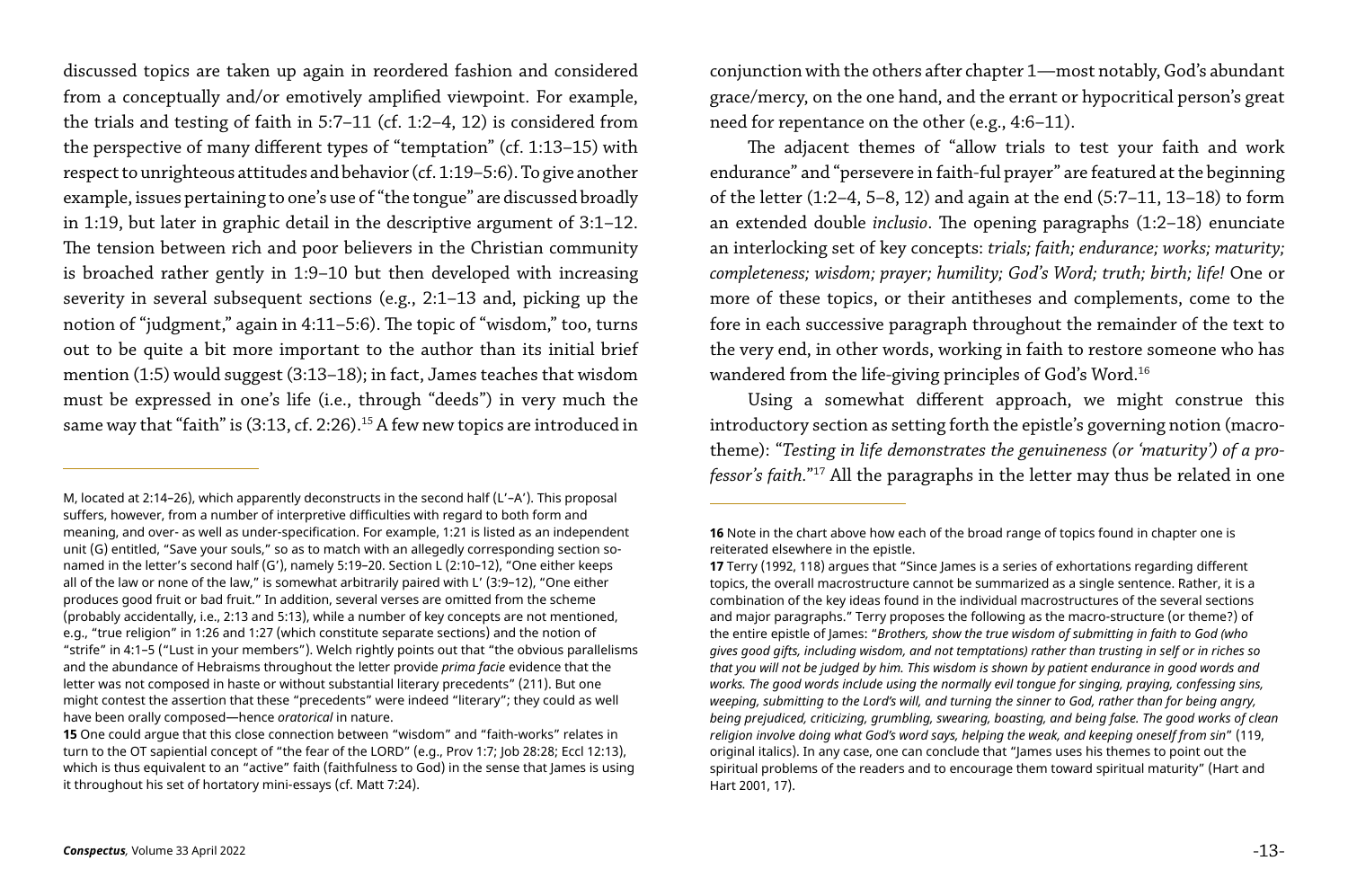respect or another, positively or negatively, to this central notion, which is a common way of organizing an inductive religious homily. Even the text's final segment (5:19–20), sometimes viewed by commentators as being either out-of-place or an odd way to end the letter, manifests a clear relationship to this general theme: This is in fact the ultimate test of faith, and also of biblical "wisdom" (σοφία, 1:5; 3:13; cf. Prov 8:1–21)—namely, to restore a brother or sister who has fallen or strayed from the path of patient discipleship. In a metaphoric sense, such a person, having "wandered" away from the faith  $(πλανηθή)$ , is part of that great spiritual "diaspora" (διασπορ $\tilde{α}$ , 1:1), who need to be "brought back" (ἐπιστρέψη).<sup>18</sup> The final admonition thus "serves as an excellent conclusion, recommending that the reader do for others what the author has tried to do for the readers" (Johnson 1998, 179).

prominent faith/works paradigm noted above may be viewed as forming an even larger coherent section of the letter's body on the basis of an *inclusio* that links 1:22 ("Be doers of the word, and not hearers only") and 2:26 ("so faith apart from works is dead").<sup>19</sup>

Several topical complexes that reappear with diverse specifics in the text serve to group the epistle's main ideas and appeals paradigmatically into sets of interrelated concepts: For example, we have the "rich-poor" socio-economic contrast that forms an important aspect of the letter's interpersonal, or rhetorical exigency—a crisis that can only be dealt with by means of an extra dose of "humility," the need to "control one's speech" within the community, and the imperative to put one's "faith into action" in a spirit of merciful "love." There are also the repeated admonitions to avoid "unrighteous behavior" by attending to the saving, liberating "Word of God" and by heeding the closing explicit and implicit calls to "repentance" in order avoid a critical "judgment" when the Lord returns (e.g., 5:9). The

Those who regard James as a "straw-like" epistle in relation to others in the NT undoubtedly come to this conclusion because of the letter's apparent lack of a strong theology, a prominent Christology in particular. This characteristic can be explained on other grounds,<sup>20</sup> but a close examination of the text, like that attempted above, clearly reveals that "God," for one, does play a rather prominent role throughout the text (θεός appears 17x), and that some significant truths are spoken about the deity—from being the powerful "Father" Creator of every good thing (1:17) to being the personal "friend" (φίλος) of one of his saints (2:23).<sup>21</sup> "Christ" is referred to only twice in the five chapters, but both times in a significant structural position and

**19** Cargal (1993, 52) posits "four major discursive units" in James based on "inverted parallelisms and thematization," that is, 1:1–21, 1:22–2:26, 3:1–4:12, and 4:11–5:20. While credible in certain respects, this scheme suffers in general from an apparent tendency both to force the data to fit a preconceived pattern (e.g., the obvious overlap between sections three and four) and also to ignore certain important text-structural data (e.g., the major break at 1:19 [asyndeton +

**20** If James were an early epistle, as argued above, and written to Jewish Christians scattered abroad, away from Jerusalem, it is likely that a lot of Christology could have been left implicit, that is, presupposed as being well-enough known to the primary addressees. In any case, the author's main purpose was not to teach theology, but rather to urgently build upon known moral and doctrinal principles in order to effect a more mutually humble, harmonious relationship among fellow Christians who were being physically, psychologically, and spiritually tested to the limit by various adversities and challenges, both within the community of believers

**21** "James is clearly less christocentric than theocentric. It would be difficult to find a New Testament writing with as rich a collection of statements concerning the nature and activity of God. …[*these are then summarized with reference to 36 passages in James*]…Such characterizations are not random but fit within a coherent understanding of God as the source of all reality…who calls humans into a life shaped according to the gifts given them and a community of mutual

**<sup>18</sup>** James 5:19–20 also presents the *climax* of three little case-studies of typical members of the fellowship, each marked by the initial phrase τις ἐν ὑμῖν, "someone among you" (structural "aperture"): (a) the ordinary person, either "suffering misfortune" or in "happy" circumstances (5:13); (b) the spiritually/morally "weak/sick" member, someone requiring the elders' encouragement, prayer support, and anointing (5:14–18); and (c) the worst off, a fallen apostate, in urgent need of active evangelistic intervention by a fellow member (5:19–20).

imperative + vocative] coupled with the continuative δὲ in 1:22). and without.

gift-giving and support" (Johnson 1998, 181).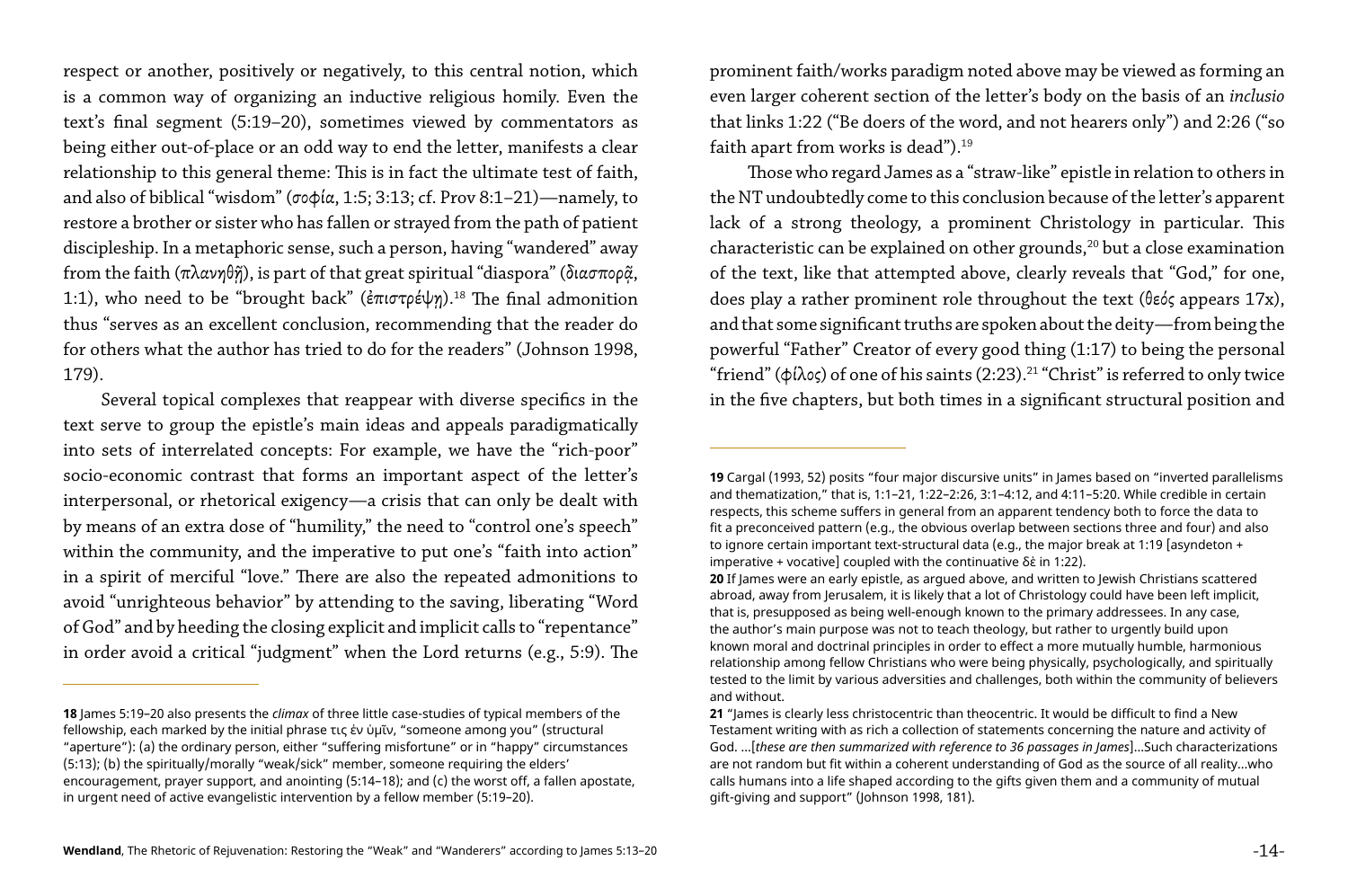with the full title "the Lord Jesus Christ" (κυρίου Ἰησοῦ Χριστοῦ—1:1; 2:1). The term "Lord" (κύριος) is used ambiguously to designate God in general (1:7), Jesus Christ specifically (5:8), or perhaps both together (e.g., 5:14– 15) as a referential reflection of Christ's assumed deity and equality with the Father (1:1).

It is rather difficult, then, to demarcate the epistle of James into coherent and distinct macro-sections—that is, larger than the core pericope of 2:14–26 giving the exhortation to put faith into action. Most other proposals, like those listed earlier, violate either the letter's form (e.g., by indicating a primary structural boundary where clearly none exists) or its content (e.g., by omitting certain relevant "facts" in their thematic sectional designations or in their classification of the data).<sup>22</sup> In his detailed charting of major and minor "themes," Fry (1978, 430) makes a more concerted attempt to discover such a principle of organization and on that basis concludes:

none of the major themes discussed in this section come into focus in either of the other two sections. So we see a fairly simple overall structure in the book as a whole, in terms of the themes that come into focus throughout. We may express this structure in writing as  $A$ — $B$ — $A'$ ...

The book seems to divide into three major sections: 1.2–1.18, 1.19– 4.12, and 4.13–5.18.… It can be seen that the same themes come into focus in the first and third sections, the themes of testing, patient endurance, prayer, riches and poverty, humility, and God's character. And there is no other theme which comes into a major position of focus in either of these sections. Then, as far as the second section is concerned, although there are theme links with the rest of the book,

A major difficulty inherent in this type of analysis (and, indeed, my own charted above) is the decision as to what constitutes a "major" theme one that "comes into focus" and accordingly gets noted in this system of classification? In any case, there are other problems with Fry's proposal, for example: the need to manage one's speech with reference to boasting (4:13– 17), making an oath (5:12), and prayer coupled with confession (5:13–16) all occur in section A'; "God's character" does come into focus within section B in 4:4–6; similarly, the A topic of "riches and poverty" certainly becomes prominent in B at 2:1–4.

Fry (1978, 435) seems to be on surer ground later in his study as he essentially ignores his prior attempt to classify themes according to the letter's structural divisions and instead suggests that "there is a unity of thought, organized around the main theme, which is the testing of faith and patient endurance in trials" which extends throughout the epistle. This jibes with my macro-theme for James proposed above: "*Passing the tests of faith is a matter of life and death for the body of believers*." Thus, the author's inductively arranged epistolary homily presents one tense scenario or challenging situation after another involving faithful discipleship that reflects upon this hortatory theme by way of a recurring, alternating cycle of encouragement, admonition, instruction, rebuke, and consolation. These motivations pertain to a wide range of reiterated spiritual issues and moral concerns that affect the believer's life, both individually and within the sociocultural context of the wider fellowship of faith. The letter ends

**<sup>22</sup>** Here is another reductionistic example of "the argument of James" (Wall 1997, 557–559): Thematic Introduction (Jas 1:1–21 [*note especially 1:19*]); The Wisdom of "Quick to Hear" (Jas 1:22–2:26); The Wisdom of "Slow to Speak" (Jas 3:11–18); The Wisdom of "Slow to Anger" (Jas 4:1–5:6); Concluding Exhortations (Jas 5:7–20). In support of an essentially non-deductive analysis of the discourse structure is the sequential discourse "outline" given for the book of James in the *TransLine New Testament* (Magill 2002, 869).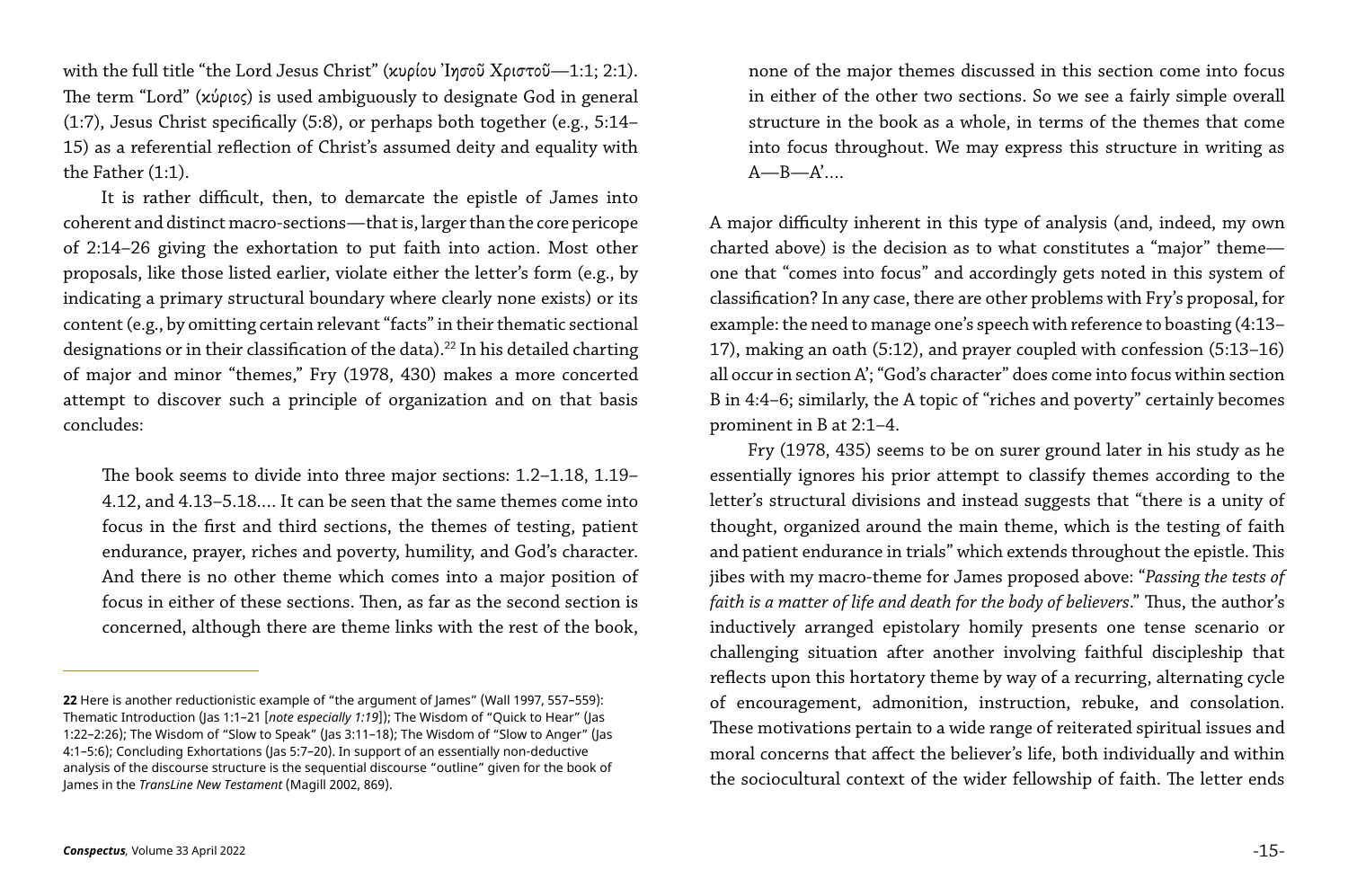dramatically with a short but serious case study—on the need for restoring a fellow "brother" who has fallen into an obvious sin. Such matters are as relevant in the transnational global village of today as they were in the Jewish-Christian religious setting of first-century Palestine (and beyond). The problem is how to best convey them to what is typically a multicultural audience in a modern world that has moved from a primary communication situation of orality to print and more or less back again.<sup>23</sup>

## **3. The Principal Pericope and Its Translation**

The Greek text of James 5:13–20 is given below, but it has been segmented into hypothetical "utterance units" that reflect how the original might have been orally articulated in public transmission. The Greek is accompanied by the more formal correspondence rendering of the *English Standard Version*  for an additional frame of textual reference. Indented lines represent carry-overs from the preceding colon. Some of the key thematic terms and conceptually related reiterated expressions are emphasized typographically in various ways. The Greek text is followed by an oratorical rendering of this passage in Chewa, which is accompanied by an English back-translation. The vernacular version seeks to reproduce the oral dynamics of James's original discourse idiomatically in terms of meaning and also to make it more aurally perceptible by a listening audience.

16 έξομολογεΐσθε οὖν άλλ τὰς άμαρτίας καὶ εὔχεσθε ἀλλήλων, ὅπως ἰαθῆτε. πολὺ ἰσχύει δέησις δικαίου ἐνεργουμένη.

**13** Κακοπαθεῖ τις ἐν ὑμῖν; προσευχέσθω· εὐθυμεῖ τις; ψαλλέτω.

**14** ἀσθενεῖ τις ἐν ὑμῖν; προσκαλεσάσθω τοὺς πρεσβυτέρους τῆς ἐκκλησίας, καί προσευξάσθωσαν έπ' α ἀλείψαντες αὐτὸν ἐλαίῳ ἐν τῷ ὀνόματι τοῦ κυρίου·

**15** καὶ ἡ εὐχὴ τῆς πίστεως σώσει τὸν

 κάμνοντα, καὶ ἐγερεῖ αὐτὸν ὁ κύριος· κἂν άμαρτίας ή πεποιηκώς ἀφεθήσεται αὐτῷ.

|                | <u>ls anyone among you</u><br>suffering?<br>Let him pray.<br>Is anyone cheerful?<br>Let him sing praise.                                                                                                 |
|----------------|----------------------------------------------------------------------------------------------------------------------------------------------------------------------------------------------------------|
|                | <u>Is anyone among you sick?</u><br>Let him call for the elders of<br>the church,                                                                                                                        |
| ιὐτὸν          | and let them pray over him,<br>anointing him with oil<br>in the name of the <u>Lord.</u>                                                                                                                 |
| ;<br>,,        | And the <u>prayer</u> of faith<br>will save the one who<br>is sick,<br>and the Lord will raise him<br>up. And if he has committed<br>sins, he will be forgiven.                                          |
| .ήλοις<br>ύπὲρ | Therefore, confess your sins<br>to one another and <u>pray</u> for<br>one another,<br>that you may be <u>healed</u> .<br>The <u>prayer</u> of a righteous<br>person has great<br>power as it is working. |
|                |                                                                                                                                                                                                          |

**<sup>23</sup>** There is of course a movement between these two ages along a communication continuum ranging from "primary" to "secondary orality." According to Ong (1982, 11), the former is represented by "a culture totally untouched by any knowledge of writing or print" in contrast with the latter, the "present-day high-technology culture, in which a new orality is sustained by telephone, radio, television, and other electronic devices that depend for their existence and functioning on writing and print." Nowadays the "telephone" has been replaced by multifunctional cell ("smart") phones, and the primary example of "other electronic devices" is the personal computer, or "notebook," with its manifold hypertext capabilities, often involving audio and visual access via the internet to the virtually unlimited information reservoir of the "world-wide web."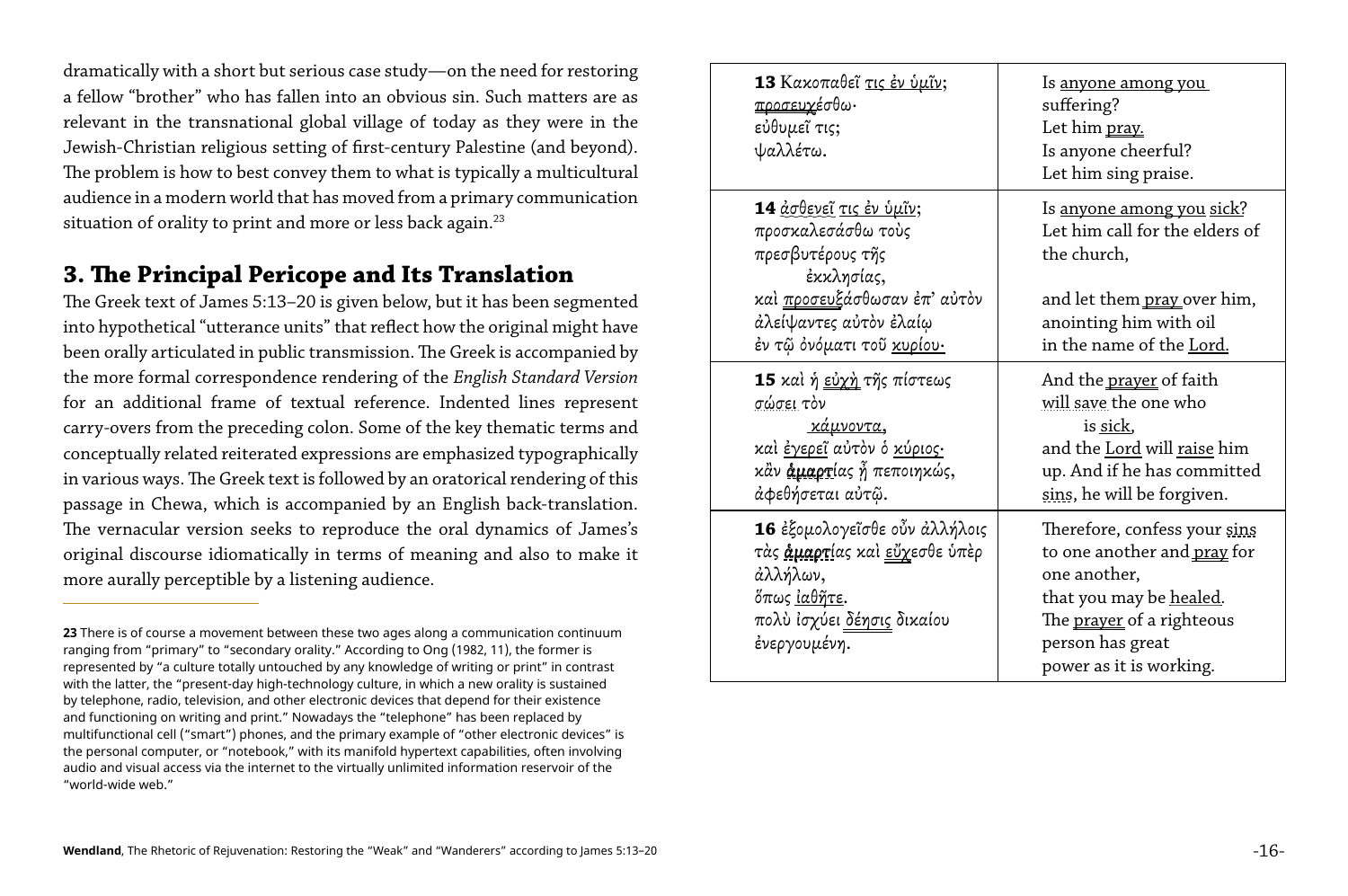| 17 Ηλίας άνθρωπος ἦν<br>δμοιοπαθής ήμῖν,<br>καί προσευχ <u>ῆ προσηύξ</u> ατο τοῦ<br>μή βρέξαι,<br>καὶ οὐκ ἔβρεξεν ἐπὶ τῆς γῆς<br>ένιαυτούς τρεΐς<br>καὶ μῆνας ἕξ·                            | Elijah was a man with a<br>nature like ours,<br>and he prayed fervently that<br>it might not rain, and for<br>three years and six months it<br>did not rain on the earth.    | Kodi wina akudwala?<br>Aitanitse akulu a mpingo.<br>Iwowo adzampempherere<br>ndi kumdzoza m'mafuta<br>pochula dzina la Ambuye.                                            | <b>14</b> Is someone sick?<br>Let him (her) call for the<br>church elders.<br>They will pray for him (her)<br>and anoint him (her) with oil<br>while speaking the Lord's<br>name. |
|----------------------------------------------------------------------------------------------------------------------------------------------------------------------------------------------|------------------------------------------------------------------------------------------------------------------------------------------------------------------------------|---------------------------------------------------------------------------------------------------------------------------------------------------------------------------|-----------------------------------------------------------------------------------------------------------------------------------------------------------------------------------|
| 18 και πάλιν προσηύξατο,<br>καί ό ούρανός ύετον έδωκεν<br>καί ή γῆ ἐβλάστησεν τὸν<br>καρπὸν αὐτῆς.                                                                                           | Then he prayed again,<br>and heaven gave rain,<br>and the earth bore its fruit.                                                                                              | Akampempherera<br>pokhulupirira,<br>wodwalayo adzapulumuka,<br>ndipo Ambuye adzamuutsa.                                                                                   | <b>15</b> If they pray for him (her)<br>while believing<br>that sick person will be saved,<br>and the Lord will raise him                                                         |
| 19 Αδελφοί μου,<br>My brothers,<br>έάν τις έν ύμῖν πλανηθῆ ἀπὸ<br>if <u>anyone among you</u> wanders<br>τῆς ἀληθείας<br>from the truth<br>καί έπιστρέψη τις αύτόν,<br>and someone brings him | Ngati munthuyo anali<br>atachimwa,<br>Ambuye adzamkhululukira<br>machimowo.                                                                                                  | (her) up.<br>If the person has sinned,<br>the Lord will forgive those<br>sins.                                                                                            |                                                                                                                                                                                   |
| 20 γινωσκέτω ότι<br>ό <u>έπιστρέψας</u> άμαρτωλόν έκ<br>πλάνης όδοῦ<br>αὐτοῦ<br><u>σώσει ψυχὴν αὐτοῦ ἐκ θανάτου</u><br>καί καλύψει πλήθος άμαρτιῶν.                                          | back,<br>let him know that whoever<br><u>brings back</u> a<br>sinner from his<br>wandering<br>will save his soul from death<br>and will cover a multitude of<br><u>sins.</u> | Motero muziwululirana<br>machimotu,<br>ndipo muzipemphererana<br>kuti muchire.<br>Zoona, pemphero la munthu<br>wolungama<br>limakhala lamphamvu-<br>silipita pachabe, ai! | 16 So you should confess sins<br>to one another and pray for<br>each other for healing.<br>Truly, the prayer of a<br>righteous person<br>is powerful-it is not useless<br>at all! |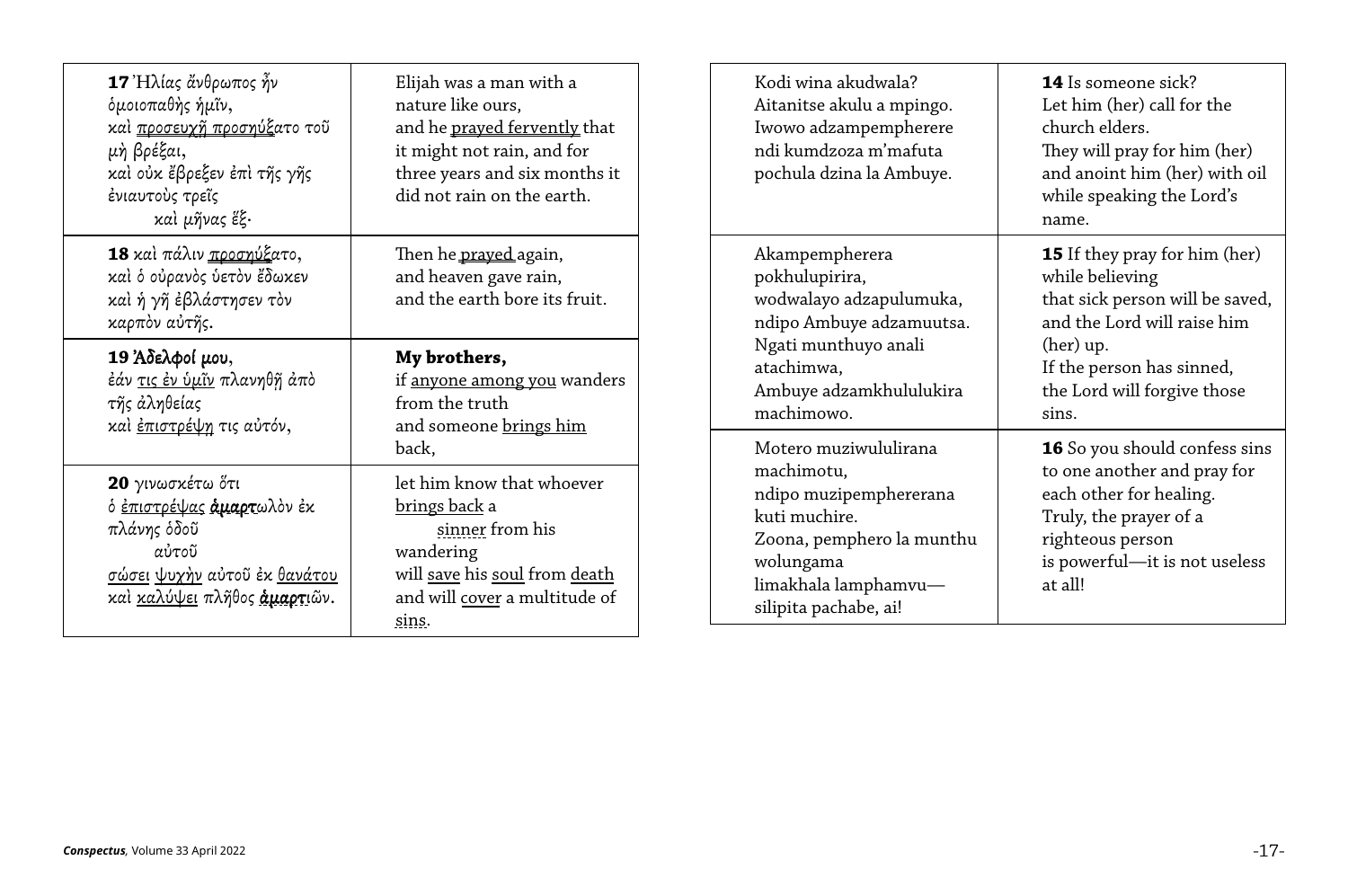| Mneneri Eliya anali munthu<br>monga ife tomwe.<br>Nthawi ija iyeyo<br>adaapemphera kolimba<br>kuti mvula isagwe pansi pano,<br>ndipo mvula siidagwedi pa<br>dziko<br>zaka zitatu ndi miyezi isanu<br>ndi umodzi. | <b>17</b> The prophet Elija was a<br>human being just like we are.<br>At that time he prayed<br>strongly<br>that the rain would not fall<br>down below,<br>and the rain indeed did not<br>fall on the land<br>for three years and six<br>months. |
|------------------------------------------------------------------------------------------------------------------------------------------------------------------------------------------------------------------|--------------------------------------------------------------------------------------------------------------------------------------------------------------------------------------------------------------------------------------------------|
| Koma atapempheranso,                                                                                                                                                                                             | <b>18</b> But after he prayed again,                                                                                                                                                                                                             |
| mvula idagwa,                                                                                                                                                                                                    | the rain fell,                                                                                                                                                                                                                                   |
| nthaka nkuyambanso                                                                                                                                                                                               | and the soil resumed                                                                                                                                                                                                                             |
| kumeretsa mbeu zake.                                                                                                                                                                                             | sprouting its crops.                                                                                                                                                                                                                             |
| Abale anga, wina mwa inu                                                                                                                                                                                         | <b>19</b> My brothers, if any one of                                                                                                                                                                                                             |
| akasokera                                                                                                                                                                                                        | you goes astray                                                                                                                                                                                                                                  |
| pa kusiya zoona cha                                                                                                                                                                                              | by leaving the truths of our                                                                                                                                                                                                                     |
| chipembedzo chathu,                                                                                                                                                                                              | religion, immediately a fellow                                                                                                                                                                                                                   |
| pomwepo mnzake wampingo                                                                                                                                                                                          | member should bring him                                                                                                                                                                                                                          |
| azimubwezadi.                                                                                                                                                                                                    | (her) back.                                                                                                                                                                                                                                      |
| Dziŵani kuti wodzambweza                                                                                                                                                                                         | <b>20</b> Know that the one                                                                                                                                                                                                                      |
| wochimwayo                                                                                                                                                                                                       | restoring that sinner                                                                                                                                                                                                                            |
| ku njira yake yosokera                                                                                                                                                                                           | from that sinful, lost way of                                                                                                                                                                                                                    |
| yauchimo ija,                                                                                                                                                                                                    | his,                                                                                                                                                                                                                                             |
| adzapulumutsa moyo wake                                                                                                                                                                                          | he will save his life from                                                                                                                                                                                                                       |
| ku imfa yauzimu.                                                                                                                                                                                                 | spiritual death.                                                                                                                                                                                                                                 |

Zoonadi, chifukwa cha olanditsa oterewo, machimo ochuluka adzakhululukidwa.

In truth, because of rescuers like that, many sins will be forgiven.

# **4. The Contextual Co-text**

The topically contrastive, iterative compositional style of James continues to be quite evident in what is arguably the final section of his epistle, 5:7–20. As noted earlier, it is rather difficult to divide this letter up into neat portions or paragraphs that manifest a clear, deductively arranged outline because that is not how the author presents his instructive and corrective thoughts. James had his own cyclical, orality-oriented logic in mind as he undoubtedly composed his text aloud or with oral articulation in mind, introducing virtually all of the topics that he wished to discuss in one way or another in his very first major section, which was only much later designated as "chapter one." Many of these same principal subjects then recur in this concluding section, for example, the need for "patience" in view of the imminent "Lord's coming," which headlines the unit, 5:7–9 (cf. 1:3, 12). Such encouragement, including "perseverance," was necessary on account of the external "suffering" and trials that the addressees were enduring (5:10–11; cf. 1:2, 12) as well as the internal tensions and perhaps divisions caused by undisciplined speech by members of the community (5:8, 12; cf. 1:19, 26). In contrast, the crucial necessity of "prayer" and pastoral discipline is stressed, including the letter's keynote emphasis on the need for putting genuine "faith" into practice for the spiritual good of the entire fellowship (5:13–20; cf. 1:6–8, 22–25, 27).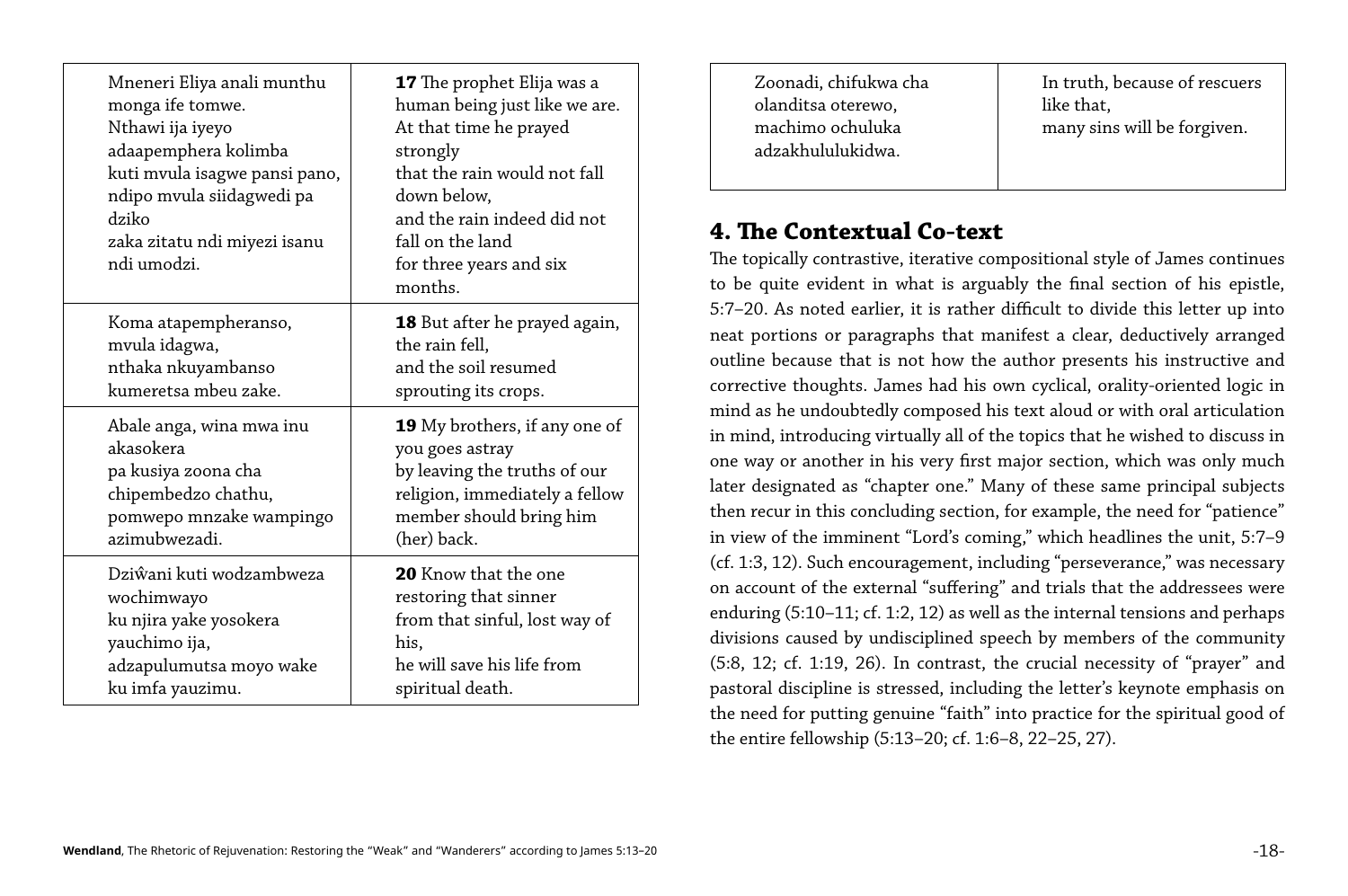Hayden (1981) provides the following cogent observations on the wider intertextual context of James 5:1–20 (cf. the earlier study of Amerding 1938):

The interpretation of any verse of the Bible must fit with the thought of the context in both the immediate passage and the overall understanding of Scripture. If James 5:13–18 is a reference to the special healing of physical illness, then it is totally unique to the teaching of the New Testament Epistles and disruptive to the argument of the Book of James. Where in the Epistles, from Romans through Jude, is there emphasis on a special divine healing of the sick through the ministry of church elders? It is not found in the writings of Paul, who gave thorough instructions to the elders regarding their spiritual qualifications and responsibilities.… In fact, in the opinion of this writer, the words and contextual thoughts of James 5 do *not* support the view that "sickness due to sin" is intended in the passage (although there does seem to be an allowance for certain physical ramifications as a part of the individual's problem). The emphasis of James is clearly on the *emotional* distress and *spiritual* exhaustion experienced by God's people in their deep struggle with temptation and their relentless battle with besetting sin. (Hayden 1981, 261–263)

B. On the need for *patience in suffering* (5:10–12) 1. *Reason*: the blessing of perseverance, with an example of patience (vv. 10–11) 2. *Contrary behavior involving speech*: frivolous swearing, plus warning (v.  $12)^{24}$ 

Structurally, the discourse unit covering 5:7–20 appears to be divided into three topically related sub-sections according to the following formal and semantic criteria:

A. On the need for *patience in general* (5:7–9) 1. *Reason*: the Lord is coming soon, with an example of patience (vv. 7–8) 2. *Contrary behavior involving speech*: mutual grumbling, plus warning (v. 9)

C. On the need for *patience within the fellowship of faith* (5:13–20) 1. *General case*: suffering "misfortune"; solution: "pray/praise" (v. 13) 2. *Specific case*: suffering "weakness"; solution: "pray/anoint/confess" (vv. 14–16) 3. *Classic case*: Elijah's example of persistent, earnest prayer (vv. 17– 18) 4. *Special case*: saving "wanderers"; solution: "bring back/turn" (vv.

**24** Note that each of the A and B units begins with a vocative aperture "brothers" (ἀδελφοί) and manifests an internal enclosure ("inclusio") in the corresponding initial sections delineated by

 $19 - 20$ )<sup>25</sup>

**25** Each of the three types of "case" presented by James in this section is marked by an initial formulaic expression (aperture): "[if] anyone among you [pl.]" (τις ἐν ὑμῖν) in vv. 13, 14, and 19. The third instance is preceded by the familiar example of Elijah's persistent and effectual prayer

four distinct references to "the Lord" (κύριος). (vv. 17–18).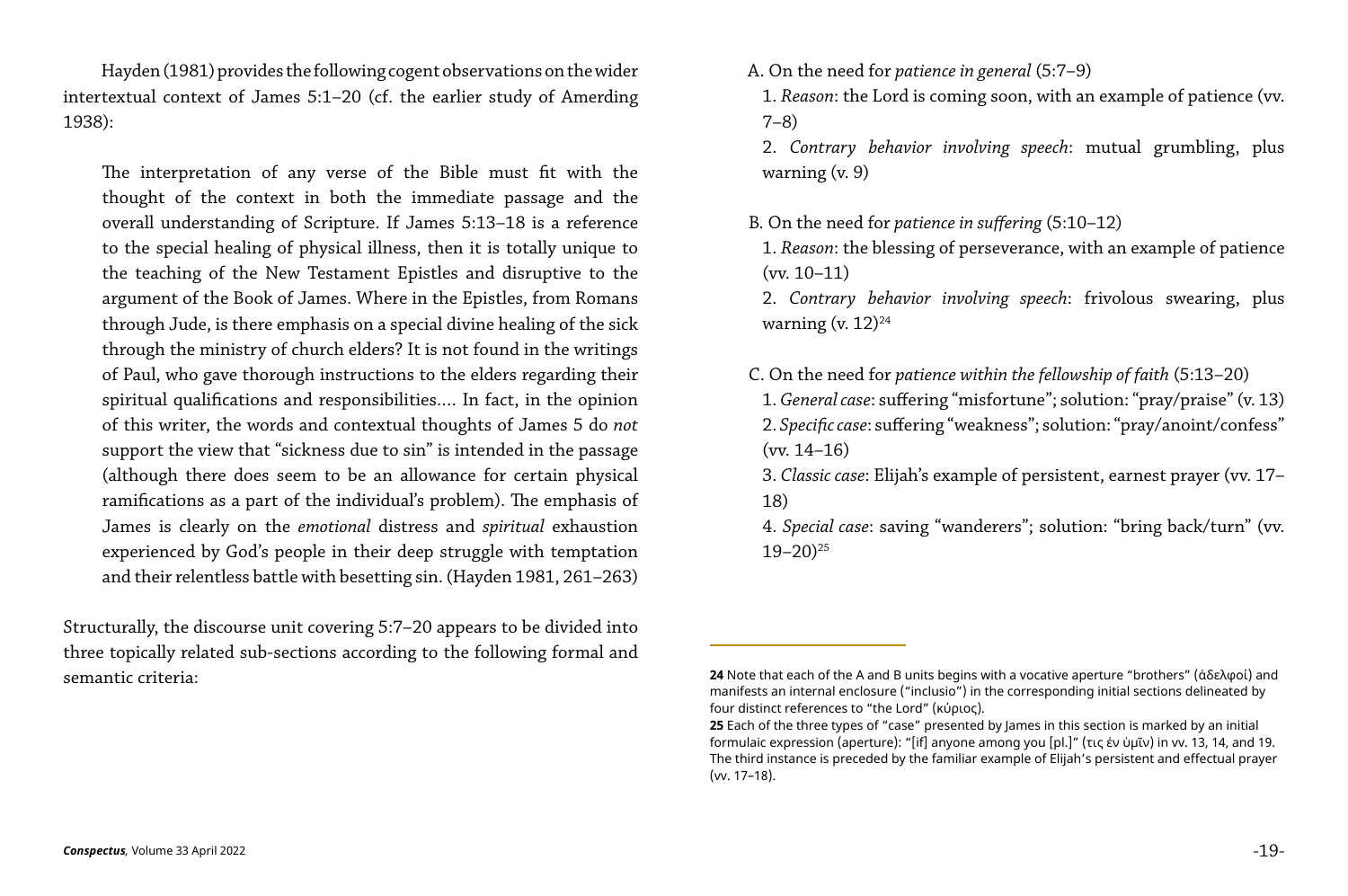The following chiastic structure that appears to traverse most of this pericope (vv. 13–18) presents a progressively narrowing central focus on the forgiveness of sins (Heil 2012, 186), a topic which is again strongly reinforced by the epistle's climactic final two verses:

- A. Pray for those suffering among members of the church (13–14)
- B. A prayer in faith will lead to the Lord's positive response (15a–b)
- C. If a person has sinned (15c)
- D. *He will be forgiven* (15d)
- C' Therefore, confess sins to one another (16a)
- B' Pray for healing since the prayers of the righteous are powerful  $(16b-c)$
- A' Follow the effective prayer model of Elijah in Israel (17–18)

# **5. A More Detailed Analysis of the Text**

In vv. 14–16, the apostle turns to a specific case study involving serious prayer—and more, as the situation being described unfolds. This concerns a fellow member who is "weak." Now the verb used here (ἀσθενέω) is contextually interpreted by virtually all commentators (e.g., Heil 2012, 191; Richardson 1997, 231) and versions as a reference only to physical "sickness" (e.g., NIV, NLT, NET, GNB).<sup>26</sup> The argument usually goes something like this (Loh and Hatton 1997, 189; italics added):<sup>27</sup>

In this section, we will explore the concluding segment of James's epistle (5:13–20) more fully, to reveal how the author employs "the rhetoric of rejuvenation" in order to personally instruct, advise, encourage, and warn his unseen addressees. This is not a detailed exegesis of this passage; however, I hope to cursorily point out several critical aspects of the Greek text that would suggest how James employs a rhetorical strategy featuring reiteration, contrast, allusive imagery, vivid language, progressive development, and end-stress to communicate a message that differs in some significant respects from what one typically reads in contemporary commentaries.

**26** For example: "Physical weakness because of sickness is clearly the intended meaning here (cf. τὸν κάμνοντα in 5:15)" (Varner 2017, 365). "Ασθενεῖ, lit. 'without strength,' here (and always in the Gospels) means physically 'sick,' 'ill' (all major EVV and almost all commentators; see G. Stählin, TDNT 4.490-93)" (Vlachos 2013, Kindle Loc. 5935–5936). With regard to v. 15: "σώσει…. The immediate context, with its instructions for how to treat a patient and the subsequent reference to recovery, suggests that the verb σώζω here refers to being delivered from physical

James leads off with a "general case" scenario (v. 13) that introduces his primary biblical "solution" for the several related "problems" within the fellowship of believers that he discusses in this pericope. In striking contrast to the improper use of speech condemned in v. 12, flippant oathmaking, he provides the twofold but all-inclusive instruction that applies to whatever happens to be the believers' condition in life—whether they are "experiencing trouble/distress" of some kind (κακοπαθέω) or "enjoying" (εὐθυμέω) their current circumstances. The answer is, as he advised already at the very beginning of the letter (1:2–7), to pray [in faith—implied] to the Lord, with a particular emphasis, depending on the situation, either on "petition" (προσεύχομαι) or "praise" (ψάλλω).

James mentions a third circumstance needing prayer, namely sickness. The theme of sickness is most likely suggested by the theme of suffering in verse 13. The verb "to be sick" in Greek can include any kind of

**27** After completing my analysis, I found only one exception among the dozen or so commentaries that I consulted on this passage, namely, the essay referred to above by Hayden (1981). In his commentary on James 5:14, Douglas Moo (2000, 236–237) calls attention to this "alternative meaning, 'to be spiritually weak'…" and astutely observes: "An exhortation to pray for such a situation would fit very well at the end of a letter that has regularly chastised its readers for just such spiritual lassitude." However, he quickly retreats from this interpretation in favor of "the usual view, adopted in virtually all modern English Bibles, that James is speaking

afflictions more than to its eschatological sense" (Adam 2012, 102). here of physical illness."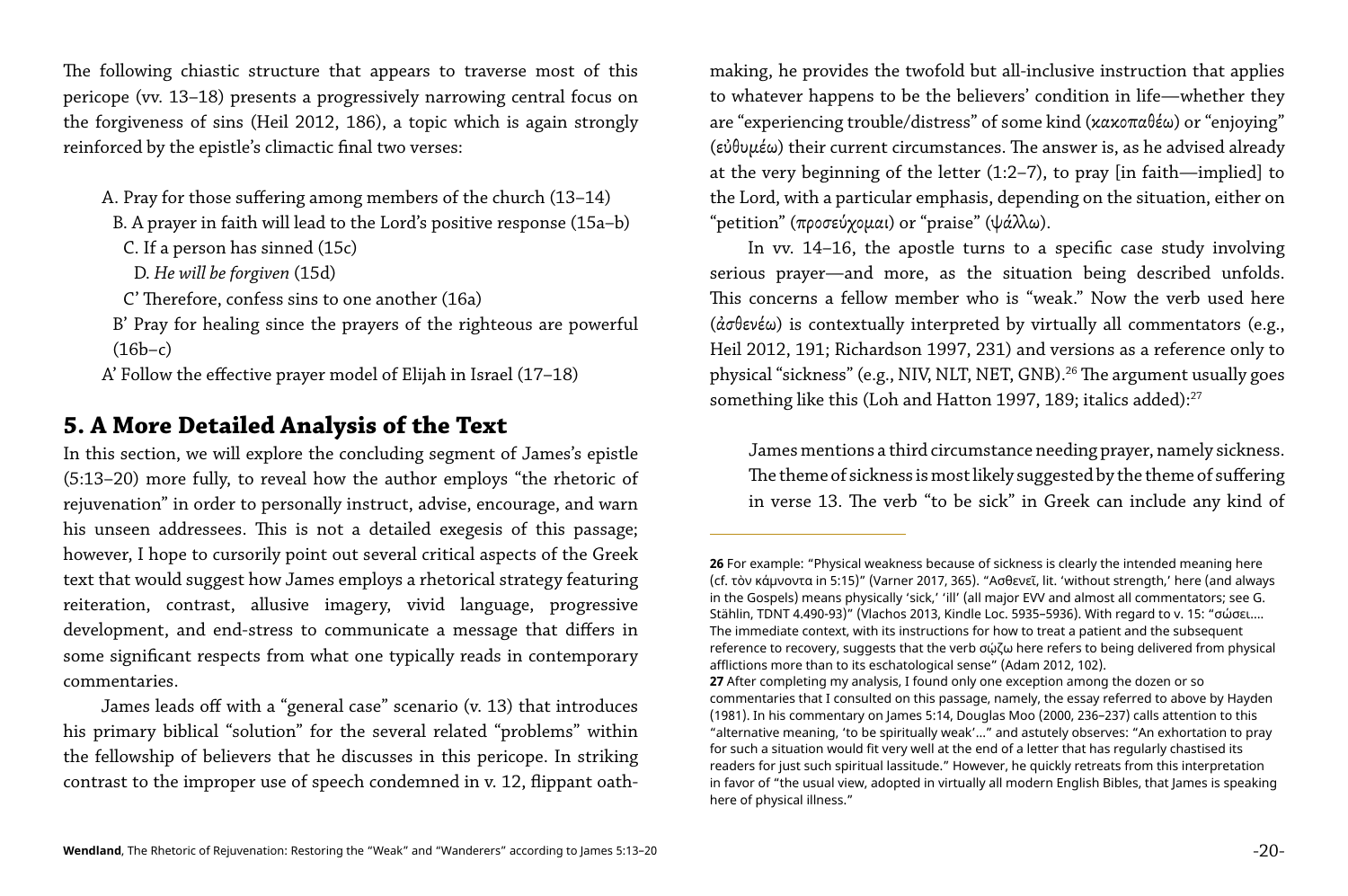I do not claim that v. 14, in particular, has no reference or relevance, in view of James's associated instructions, to some serious illness or medical condition, but I think that this is not the primary problem that the apostle had in mind. Rather, I believe that he uses this situation, which may well have been a common one in the early church (as it is even today!) as a topical spark, or jumping-off point, in order to make a *metaphorical application* to what he saw as a much greater, even deadly malady within the communal fellowship, namely, the *sickness of unforgiven sin*. I simply note below some of the main points in this section that would argue in favor of such an understanding:<sup>28</sup>

weakness (compare Rom 14.2; 2 Cor 12.10). However, the obvious contrast with "to be suffering," calling on the elders to pray and to anoint, and the verb "to save" in the sense of "to heal" (verse 15), all suggest that in this context "to be sick" is the intended meaning.

(3) Elders praying over the "weak person" and anointing him "in the name of the Lord" would appear to suggest a sickbed scene, but again, the Greek verb used here, ἀλείφω, is not limited to medicinal usage (e.g., Mark 6:13). Rather, it can also refer to personal acts of consecration (Luke 7:38) and refreshment, even rejuvenation (Matt 6:17).<sup>30</sup>

(4) As we proceed to v. 15, we soon get the sense that *more than* just a healing from illness is being referred to.<sup>31</sup> The prayers offered in faith on behalf of the "weak one," James says, will "save" (σῴζω) him, a verb which "as used elsewhere in the New Testament, often refers to deliverance from sin and spiritual death" (Loh and Hatton 1997, 192).<sup>32</sup> Furthermore, "the Lord

(1) As noted above, the initial verb ἀσθενέω does not automatically refer to physical sickness in the NT; quite frequently, especially in the epistles, some sort of *spiritual* infirmity is being referred to (e.g., Matt 26:41; Rom 5:6; 8:3; 14:1; 1 Cor 8:9).29

(2) The same non-medical condition may be applied to the second, less common verb normally translated as "sick" in v. 15: κάμνω. For example,

the writer of Hebrews encourages his readers not to "grow weak" in their "struggle against sin" (12:34).

In prophetic texts [LXX] the vb. is found chiefly in prophecies of judgment, describing in a figurative sense the people [who have] rebelled against Yahweh and will therefore stumble and fall (Hos 4:5, 5:5; Jer 6:21, 18:15).… In Paul [*James too?!*], the terms in this group have undergone far-reaching theological reflection, and are developed in relation to man's sinful nature, to

**30** The symbolic significance of a vegetable oil applied in conjunction with communal prayers for a sick person, or even someone who has made a public confession for some serious, wellknown sin, will be more immediately apparent and meaningful in some cultures (e.g., Africa) than others. Furthermore, "[t]he eschatological dimension of anointing in Hellenistic Judaism should not be overlooked. In Second Temple Jewish writings roughly contemporary with James, anointing signifies not only the transition from physical illness to physical health but also the movement from the ills of ordinary human eschatological salvation" (Albl 2002, 138).

**31** "In contrast to Jas 5:15 and the unequivocal promise of healing, the Biblical record implies that God does not always heal: Trophimus is probably best known to us for having been 'left sick at Miletus' (2 Ti 4:20). At the very least, all Christians before the Parousia will succumb to final illness and death. Christians are guaranteed final healing in the resurrection, and are also assured of God's concern to heal in this age" (Shogren 1989, 106). However, if James has already shifted to a spiritual frame of reference and the forgiveness of sins in v. 15, then his assertion is correct: God always heals such moral "sickness" through sincere confession and faith in his Son. **32** "[T]he eschatological horizon of James, together with the fact every other occurrence of σώζω in James refers to ultimate salvation (1:21; 2:14; 4:12; 5:20), confirms that James sees an integral connection between present bodily healing and eschatological salvation: the two cannot be

**<sup>28</sup>** For a detailed socio-symbolic analysis of the text of James 5:14–16 in its cultural setting, see Albl (2002). For example: "James's description of the sick person calling for the elders (5:14) implies a separation between the sick person and the rest of the community. Sin, associated with illness (5:16), manifests itself in division among community members. Both the gathering of the elders (as representatives of the community) and the mutual prayer and forgiveness of sin among all community members (5:16) serve to restore the unity of the corporate body" (2002, 132).

**<sup>29</sup>** "'**ἀσθένεια**'…. This group of words is formed from its opposite *sthenos*, strength, with the *Alpha*-privative prefixed. It conveys the meaning of powerlessness, weakness, lack of strength….

Christology, and to ethics" (Brown 1978, 993–994). separated" (Albl 2002, 138).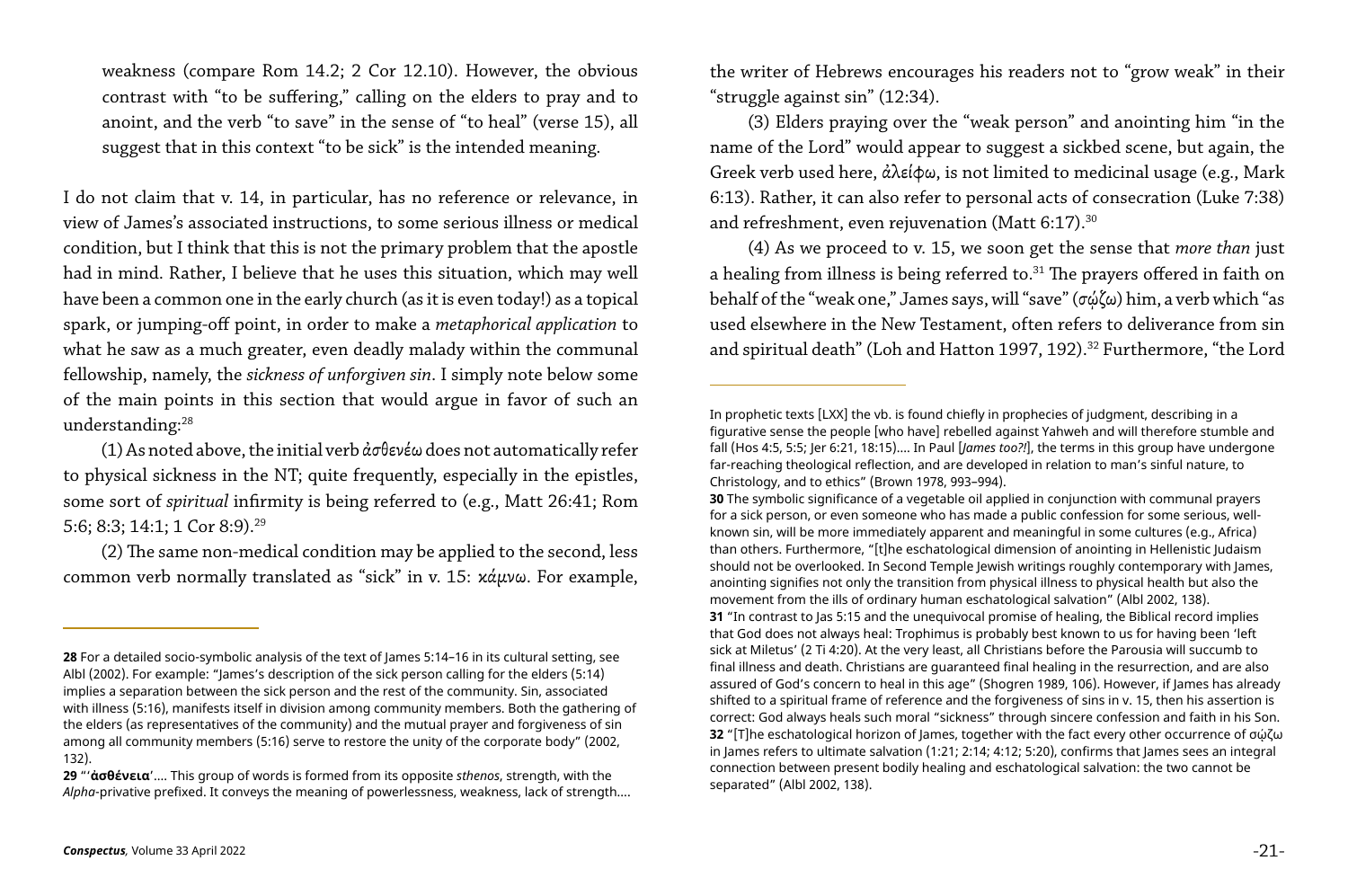will raise him up"—the verb (ἐγείρω) also being applied with reference to human as well as Christ's own "resurrection" (Matt 27:52, 63). And finally, the closing conditional assertion offers convincing proof that more than a mere healing from sickness is involved in the scene that James is portraying for us: "If he has *sinned*, he will be *forgiven*" (κἂν ἁμαρτίας ᾖ πεποιηκώς, ἀφεθήσεται αὐτῷ).

(5) Verse 16 continues then either to clarify what has been described in v. 15 or to suggest another scenario where a definite spiritual "healing" is being referred to. In this case, in addition to "prayers" (εὔχομαι) for one another, there is a mutual "confession" (ἐξομολογέομαι) of sins. The verb used for "healing" here (ἰάομαι) is also employed in several significant passages with reference to the forgiveness of sins (Acts 28:27; Heb 12:13; 1 Pet 2:24).

(6) Again, as in the opening verses of James (1:6–7), the nature and prospective potency of the prayers being offered is underscored, for they must be uttered by "righteous" (δίκαιος) persons. And who might these be? In the immediate as well as more remote context of this very letter, they would be people who have confessed their sins and have been forgiven (v. 16)—or more generally in keeping with the main theme of the epistle as a whole, those individuals whose faith is regularly manifested in actions (cf. 1:22; 2:8, 13, 17, 26). The example of Elijah both illustrates and substantiates the point about the nature of "powerful and effective" prayer (vv. 17–18; cf. 1 Kgs 17:1; 18:16–46). In this connection, it is interesting to observe that James does not refer to the presumably well-known faith-healing story of Elijah and the widow of Zarephath's son (1 Kgs 17:7–24).

and arguably ultimate level<sup>33</sup> with reference to a "brother" who is so "weak" in faith that he has actually "wandered (πλανάω) away from the truth" of God's Word and is thus under divine judgment. How can this, the weakest "sinner" (ἁμαρτωλός) be "turned back" (ἐπιστρέφω)—"turned back…from the error of his way" and "saved" (σῴζω) from [spiritual] "death" through God's merciful "covering" (καλύπτω) of his sins? James's evangelical answer promoting a faith-that-works was already overtly detailed in vv. 15–16 (cf. 1:22). And by this point in the passage, presumably every reader/hearer of these words would have grasped the potent pastoral message of Christ's apostolic brother!

(7) As we proceed through this pericope then, it becomes clear that the letter's final two verses (19–20) are not dealing with a completely different subject at all (to be abruptly separated by a distinct topic heading, e.g., NIV). Instead, they take the theme of spiritual healing metaphorically to the next,

# **6. Contemporary Application and Conclusion**

Here then at the end, the epistle of James leaves its addressees with a powerful question and a challenge that affects the entire Christian community, which was going through some serious internal conflicts and struggles.34 Obviously, if the danger of "wandering," back-sliding

**33** This thematic climax in v. 18 is indicated by the cluster of central soteriological terms that this verse includes: turn back, sinner, save, soul, death, cover sins—with "the Lord" (vv. 14–15, Jesus Christ!) being the implied active agent of this personal series of events pertaining to salvation,

**34** The various paragraphs and larger pericopes in James frequently manifest a similar rhetorical progression and build-up that climaxes in "end stress"—a concluding passage or even a single utterance that exhibits some key topical notion, often accompanied by a perceptible degree of graphic language, verbal emphasis, and/or emotion. Examples that traverse chapter 1 alone are as follows: "…so that you may be mature and complete, not lacking anything" (1:4); "He is a double-minded man—unstable in all he does!" (1:8); "In the same way, the rich man will fade away even while he goes about his business" (1:11); "…and sin, when it is fully grown, gives birth to death!" (1:15); "He chose to give us birth through the word of truth, that we might be a kind of first fruits of all he created" (1:18); "…and humbly accept the word planted in you, which can save you!" (1:21); "But the man who…continues to do this, not forgetting what he has heard, but doing it—he will be blessed in what he does!" (1:25); "Religion…is this…to keep oneself from

the believer being the overt, indirect agent. being polluted by the world" (1:27, NIV).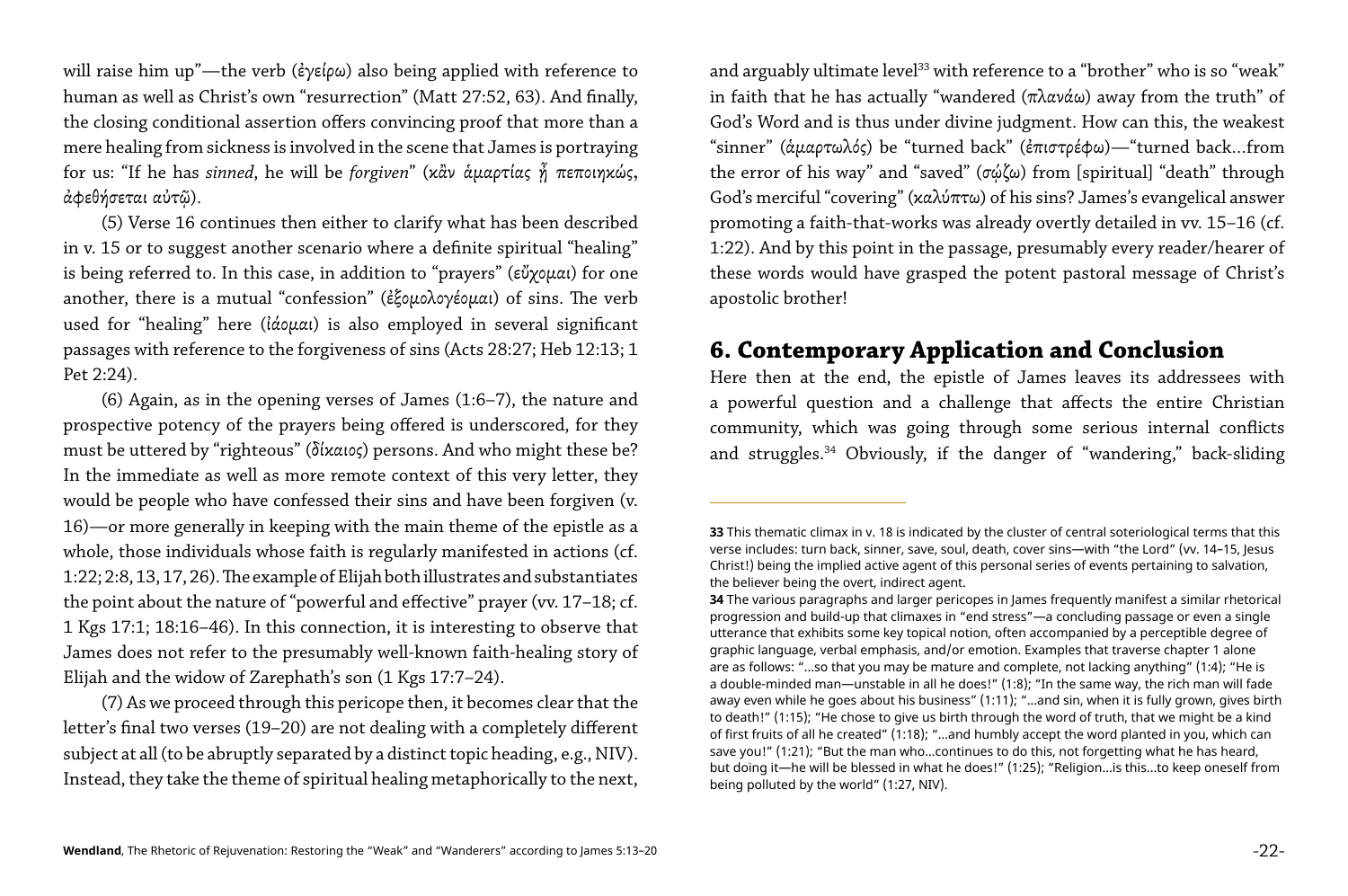members were not a potentially serious matter, he would not have left his readers with this brotherly obligation ringing in their ears.<sup>35</sup> However, in the light of this letter as a whole, a final warning against lukewarm, even hypocritical, participation within the Body of Christ does not really appear as an unexpected, out of place appeal. James obviously knew personally of, or had been informed about, so-called "Christians," who were not living out their faith in congregation-building behavior. In addition to the examples found in chapter one (e.g., 1:8, 13, 21, 26), we hear the apostle contrastively (i.e., in relation to any actions contrary to "the word of truth"—1:18) and sternly "call-out" these spiritually "weak" or "wandering" members of the fellowship. This occurs not only in the familiar "faith-works" chapter two, but also in some prominent chunks of text throughout the remainder of this epistle: 3:10–12, 14–16; 4:1–6, 8–9, 11–12, 13–17; 5:1–6, 9, 12—with the appropriate "solution" to the gravest of problem cases given in the groupchallenging conclusion of 5:9–20. As Peter Davids (1982, 198) aptly notes:

James concludes with a final exhortation which on the one hand flows out of the theme of confession and forgiveness of the preceding section (5:13–18) and on the other gives what must have been the author's purpose in publishing the epistle, i.e., turning or preserving people from error.

Thus, the "misfortune" mentioned in v. 13 and the "weakness" referred to in v. 14 deeply concern the community of believers since, in James's thinking, they are not mere maladies affecting the body's physical health. Rather, if any underlying or associated spiritual problems are not dealt with as outlined in these final verses, he warns, "the Judge is standing at the door!" (v. 9)—and there is no need to spell out for readers what that means. On the other hand, when appropriate corrective or disciplinary action is taken prayerfully and confessionally "in the name of the Lord" (vv. 14–16), then individual and corporate "healing" will take place as promised, and a "multitude of sins [will be] covered" in keeping with God's abundant "compassion and mercy" (v. 11).

I will conclude this short study with two suggestions regarding the salient translation-related implications of James 5:13–20 that obviously concern our efforts to communicate his pastoral message in a rhetorically corresponding manner today:

First of all, the vibrantly emotive verbal rhetoric of James's sermonic epistle needs to be reflected in a corresponding, "functionally-equivalent" rendering of the Greek text.<sup>36</sup> Why should the brilliant, persuasively engaging style of the biblical author be dulled, eclipsed, or completely left behind by a literalistic, linguistically "weak" contemporary translation? Furthermore, the text also needs to be expressed and formatted in an oral-aurally perceptive way so that the dynamic dialogue between James and his distant "brothers and sisters" may also be conveyed appropriately with similar vigor and vitality by those proclaiming this passage in a public setting of study, correction, or worship.

Second, the essential contextual and extratextual background necessary for more fully understanding this pericope should be made available in footnotes or sectional introductions for those who desire such supplementary information. This would include a brief description of the thematic development of this epistle which leads up to this climactic passage

**<sup>35</sup>** We find a similar, somewhat unforeseen, and mildly confrontational conclusion to the message of 1 John: "Dear children, keep yourself from idols!" (5:21; cf. also Jude 22). **36** For further suggestions, see Wendland (2011).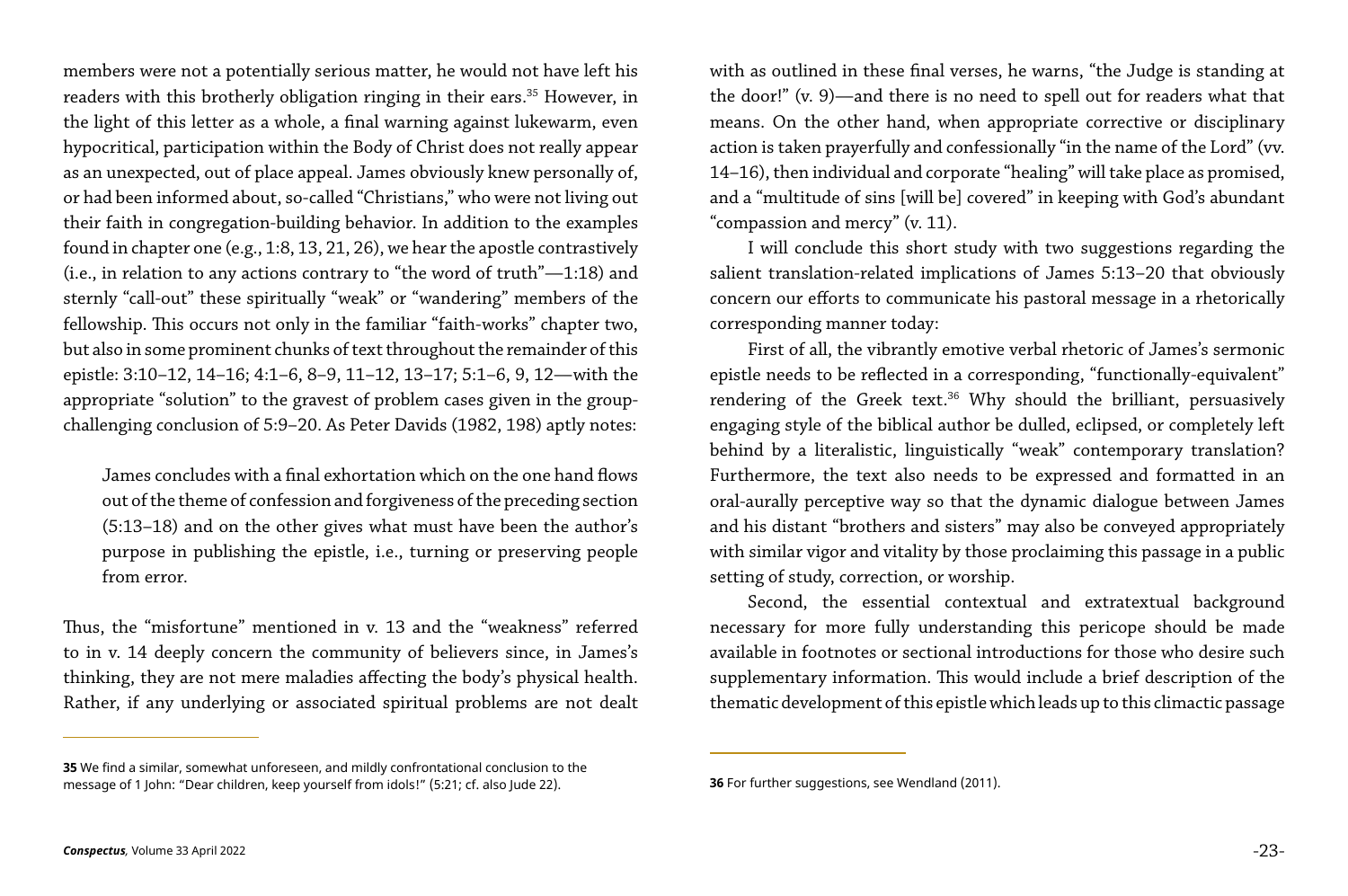The burning concern of James for a persistent purity of faith and life that preserves the unity and harmony of the Christian community shines brightly throughout this epistle from beginning to end. Thus, whenever repentance or rejuvenation is needed within the fellowship of reborn believers (cf. 1:18), as it inevitably will be, the proper scriptural approach for dealing with such spiritual "weakness" has been patently set forth in an epistolary location where it may readily be found and applied. Thus, James invites the Lord's faithful followers of every generation—"elders" as well as the laity—to frequently review his urgent pastoral encouragement and apostolic admonition, above all, expending every effort to put these foundational principles into practice both patiently and prayerfully, for indeed, "the Lord's coming is near!" (ή παρουσία τοῦ κυρίου ἤγγικεν, 5:8).

as well as notes which explain the biblical and related contextual references that are associated with the main terms and concepts $37$ —for example, the near-eastern medicinal and/or symbolic practice of anointing with olive oil; the importance of personal confession within the Christian community; expounding the Old Testament prayer references to Elijah in 1 Kings.

## **Works Cited**

- Adam, A. K. M. 2013. *James* (Baylor Handbook on the Greek New Testament). Waco: Baylor University Press.
- Albl, Martin. 2002. "'Are Any Among You Sick?' The Health Care System in the Letter of James." *Journal of Biblical Literature* 121(1):123–143.
- Armerding, Carl. 1938. "'Is Any Among You Afflicted?' A Study of James 5:13–20," *Bibliotheca Sacra* 95:195–201.

Beckson, Karl and Arthur Ganz. 1975. *Literary Terms: A Dictionary*. New York: Farrar, Straus, and Giroux. Brown, Colin, ed. 1978. *The New International Dictionary of New Testament Theology*, vol. 3. Grand Rapids: Zondervan. Cargal, Timothy. 1993. *Restoring the Diaspora: Discursive Structure and Purpose in the Epistle of James* (SBL Dissertation Series 144). Atlanta: Scholars Press. Davids, Peter. 1982. *The Epistle of James* (New International Greek Testament Commentary). Grand Rapids: Eerdmans. Davids, Peter. 1989. *James* (New International Biblical Commentary). Peabody: Hendrickson. Engelbrecht, Edward, ed. 2009. *The Lutheran Study Bible: English Standard Version*. St. Louis: Concordia. Fee, Gordon and Douglas Stuart. 2003. *How to Read the Bible for All Its Worth*, 3rd ed. Grand Rapids: Zondervan. Fry, Euan. 1978. "The Testing of Faith: A Study of the Structure of the Book of James." *The Bible Translator* 55:427–435. Hayden, Daniel. 1981. "Calling the Elders to Pray." *Bibliotheca Sacra* 138:259– 266. Hart, George and Helen Hart. 2001. *A Semantic and Structural Analysis of James*. Dallas: SIL International. Heil, John Paul. 2012. *The Letter of James: Worship to Live By*. Eugene: Cascade.

Johnson, Luke Timothy. 1998. "The Letter of James," In *The New Interpreter's Bible*, vol. XII, edited by Leander Keck, 177–225. Nashville: Abingdon.

Johnson, Marshall. 2002. *Making Sense of the Bible: Literary Type as an Approach to Understanding*. Grand Rapids: Eerdmans.

**<sup>37</sup>** The distinct perspective of the present study might also be supplied as a hermeneutical option at least with reference to 5:13–20.